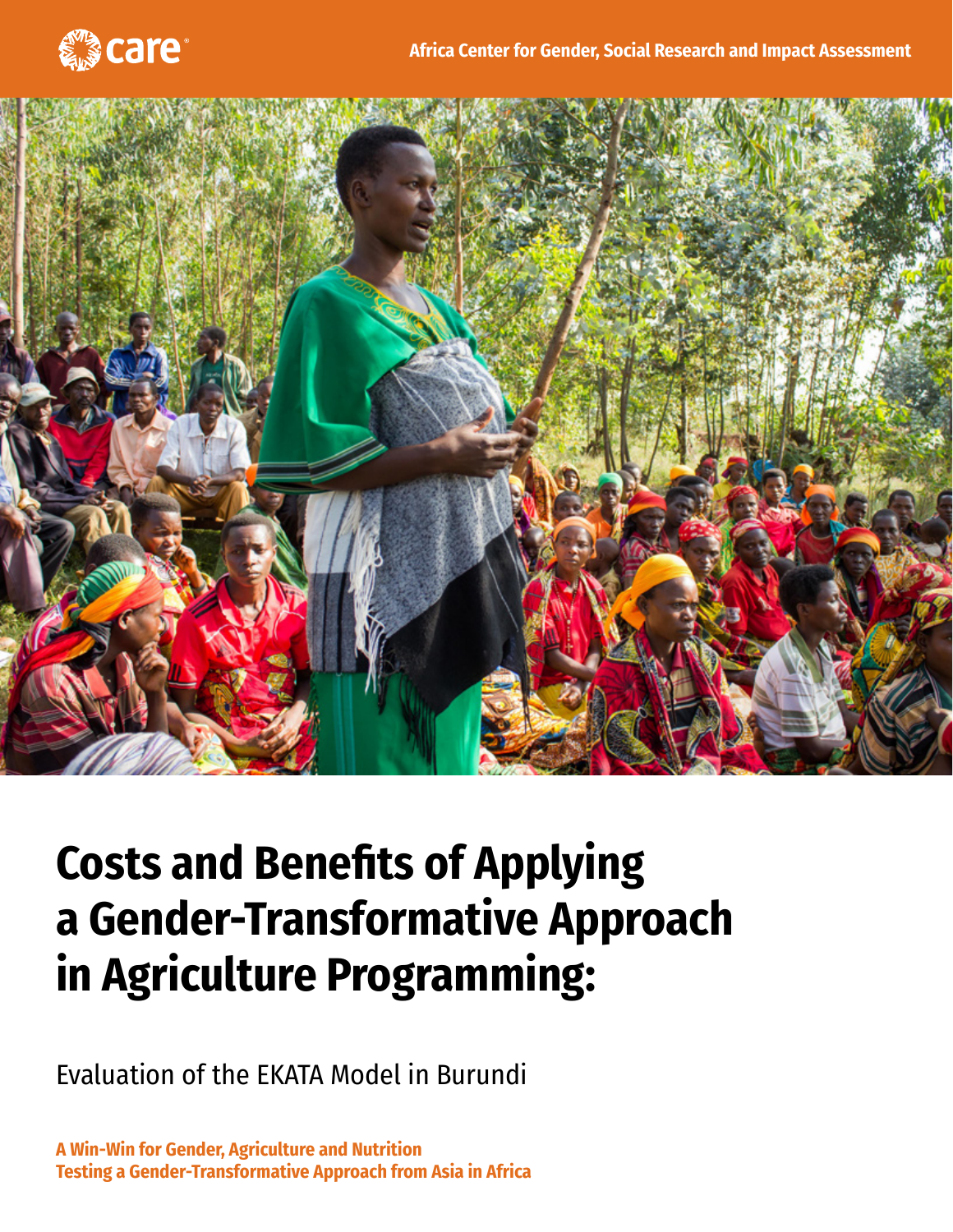## **Contents**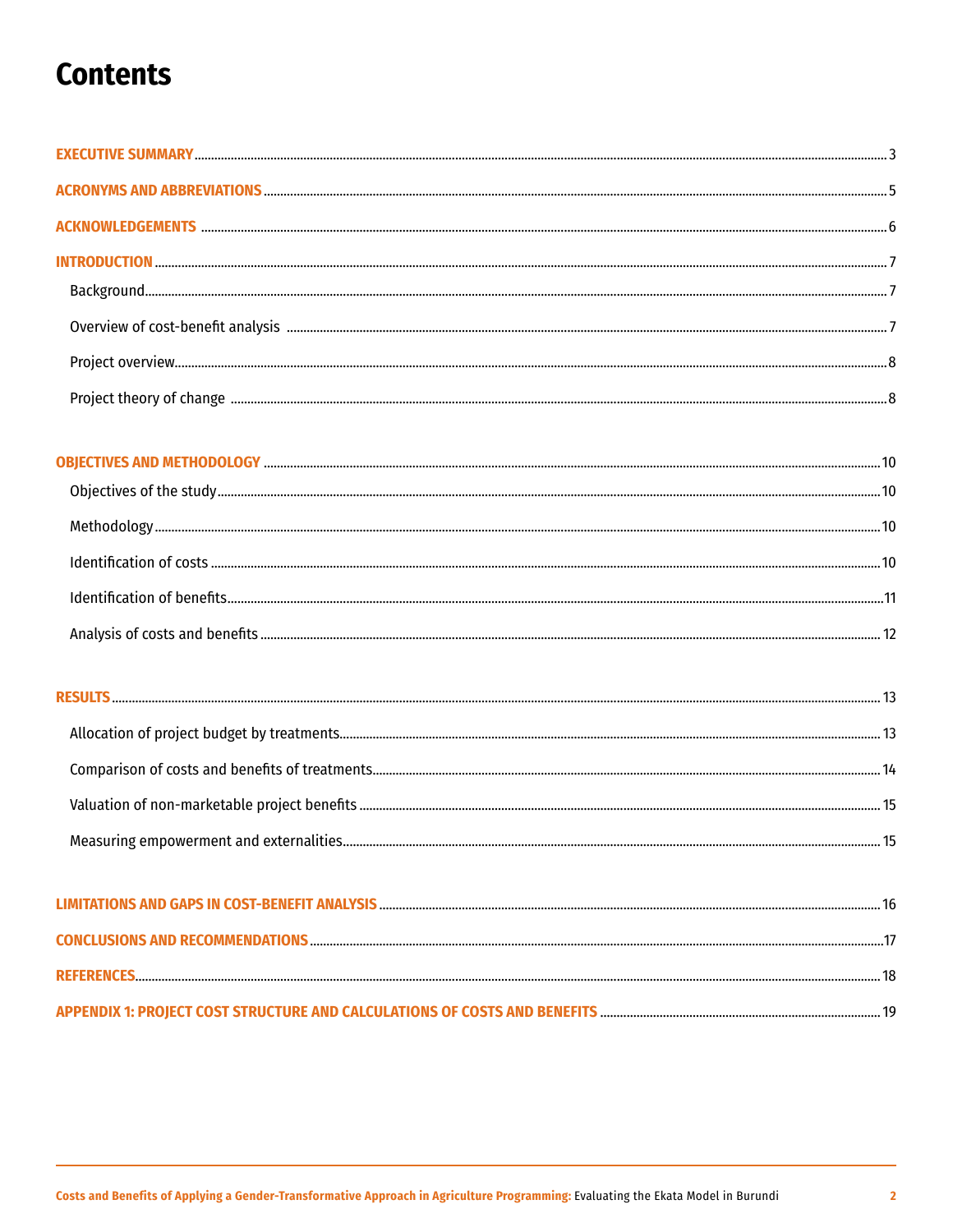## <span id="page-2-0"></span>**Executive Summary**

Most countries in Sub-Saharan Africa (SSA), including Burundi, depend heavily on agriculture for people's livelihoods. Therefore, any effort aiming at improving and sustaining agricultural productivity is an important step towards improving the livelihoods of many households. In these countries, women are integral to agriculture and food systems (Doss, 2014). It is widely recognized that the "gender gap" imposes costs on the agriculture sector and that closing the gender gap would generate a significant gain for that sector and for global food security and well-being. Conventional approaches to gender mainstreaming and gender integration have focused on closing gender gaps in access to resources, information and technologies without addressing the underlying causes of gender inequality, including norms.

Gender-transformative approaches such as CARE's EKATA (Empowerment through Knowledge And Transformative Action) model address the underlying causes of inequality while building women's consciousness and solidarity. Between 2016 and 2019, CARE and partners in Burundi tested how the EKATA approach improves gender equality and how a focus on power relations and consciousness-raising may also yield sustainable effects on food security, nutrition and economic well-being, and changes in gender and social relations.

The Bill & Melinda Gates Foundation-funded project, "A Win-Win for Gender, Agriculture and Nutrition: Testing a Gender-Transformative Approach from Asia in Africa," was implemented in six communes and two provinces of Kirundo and Gitega in Burundi. The key research question was:

#### **"What is the added value and what are the associated costs of applying a gender-transformative approach within a livelihoods intervention, in terms of accelerating lasting transformations in gender equality, food security and economic well-being?"**

The project tested the EKATA model against a conventional gender approach, called the Gender Light model. The Gender Light model is premised on the capacity of women to take individual actions, without leveraging the critical consciousness-raising and collective action component that may be crucial to the transformation of social norms and unequal power structures. The EKATA approach, on the other hand, aimed to significantly transform power relations within the household; fully engage men in sharing caregiving responsibilities; or enable women to gain control over valuable productive assets or to participate fully in the major household decisions and strategic life choices. In addition, there was a Control treatment.

The general objective of this study was to identify, quantify and value appropriate costs and benefits of each project treatment (EKATA, Gender Light, and Control) for informed decision making. The specific objectives were to: (i) Identify, quantify and value costs; (ii) identify, quantify and value benefits; and (iii) determine which treatment is more worthwhile for further investment to scale out. A cost-benefit analysis (CBA) methodology was used for the study. Data and information were collected through two main ways: a review of project documents and collection of primary data from farmers and partners who participated in the project. A rigorous sampling framework was developed with project implementing partners to ensure a comprehensive number and diversity of respondents. Primary data was collected from project partners, especially government departments, as well as other stakeholders. The main data collection tools used were focus group discussions (FGDs) and key informant interviews (KIIs) using checklists.

Four focus group discussions were held with farmers, and key informant interviews were carried out with CARE staff and partners. Data on agricultural benefits were derived from the project endline report.

The major costs and benefits were identified and monetized. The benefits of marketable goods and services from the project were estimated per farmer and multiplied by the market prices. In quantifying the non-market benefits such as empowerment, the beneficiaries were asked to state their 'willingness to pay' (WTP) to obtain the impact they had received based on financial measures. Data was analyzed by comparing costs and benefits of the three treatment arms by computing their respective net present value (NPV), cost benefit ratios (CBR) and returns on investment (ROI).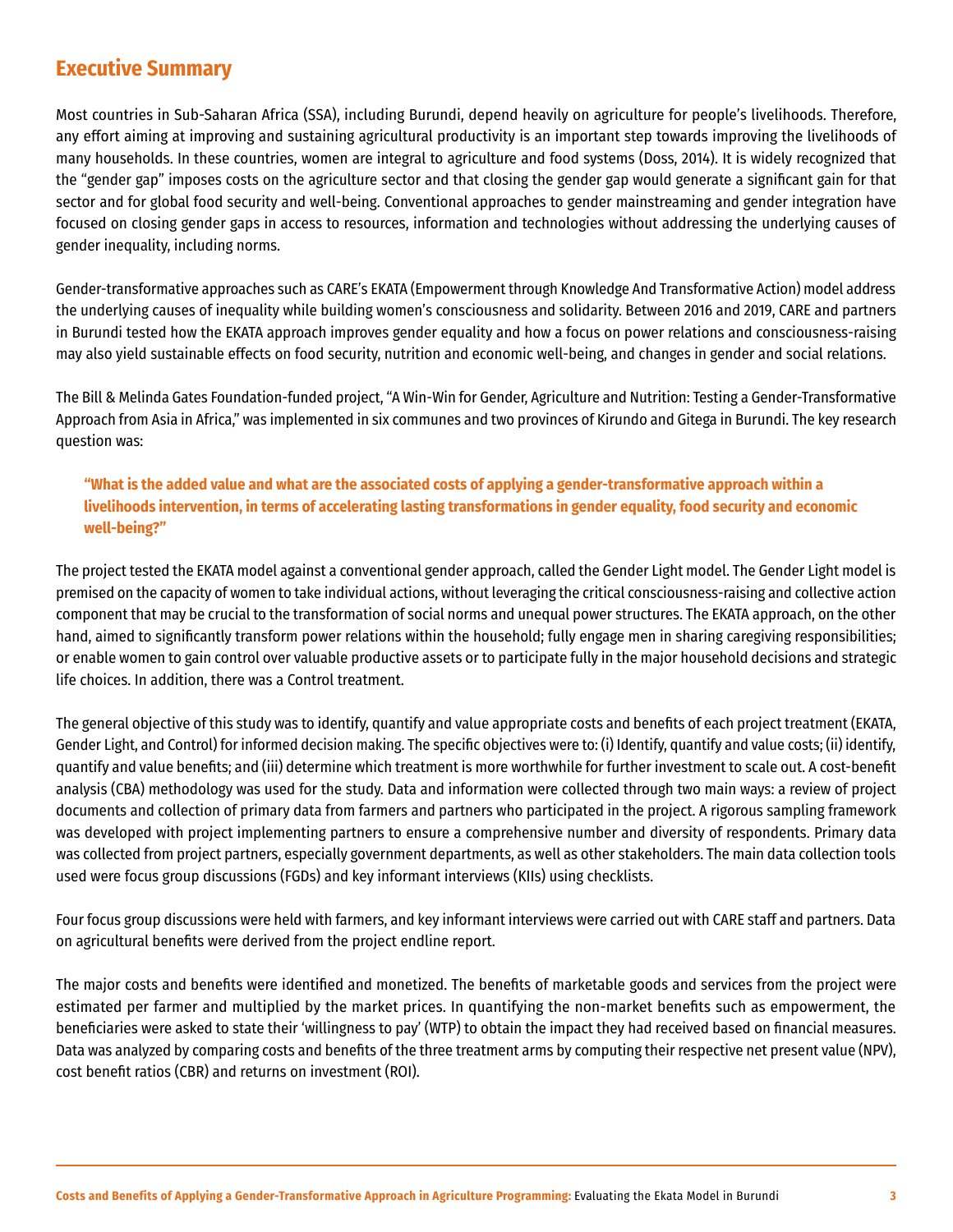The results showed that EKATA was allocated the highest proportion of the budget (42%) followed by Gender Light (31%). Both the mean cost of implementing EKATA per farmer and value of benefits created by the project was highest in EKATA. The mean cost per participating farmer was US\$306 compared to US\$256 for Gender Light and US\$271 for Control. The net present value of benefits for EKATA was US\$3,275,088 compared to US\$1,611,658 for Gender Light and US\$382,996 for the Control group. Upon further analysis, EKATA emerged as the most profitable treatment in all the selected performance measures. Benefit-cost ratio analysis for EKATA was 5:1, which was the highest compared to 3:1 and 2:1 for Gender Light and Control, respectively. Using ROI criteria, again EKATA had the highest return of 410% compared to 270% in Gender Light and 30% in Control. On average, individual farmers were willing to pay US\$600 per year in EKATA (US\$50 per month) and US\$384 per year (US\$32 per month) in Gender Light to gain gender equality and empowerment from the project.

Evidence from this analysis shows that there is a business case for scaling up EKATA based on the demonstrated benefits arising from its use. There are systematic differences in costs and benefits of applying EKATA versus conventional gender approaches. Key lessons learned from this analysis is that future projects should develop Value for Money indicators at the start of intervention and continue to track them over the project period to make cost-benefit analysis a simple process. Further research is required to quantify and monetize the non-marketable costs and benefits of the project outcomes through social cost-benefit analysis.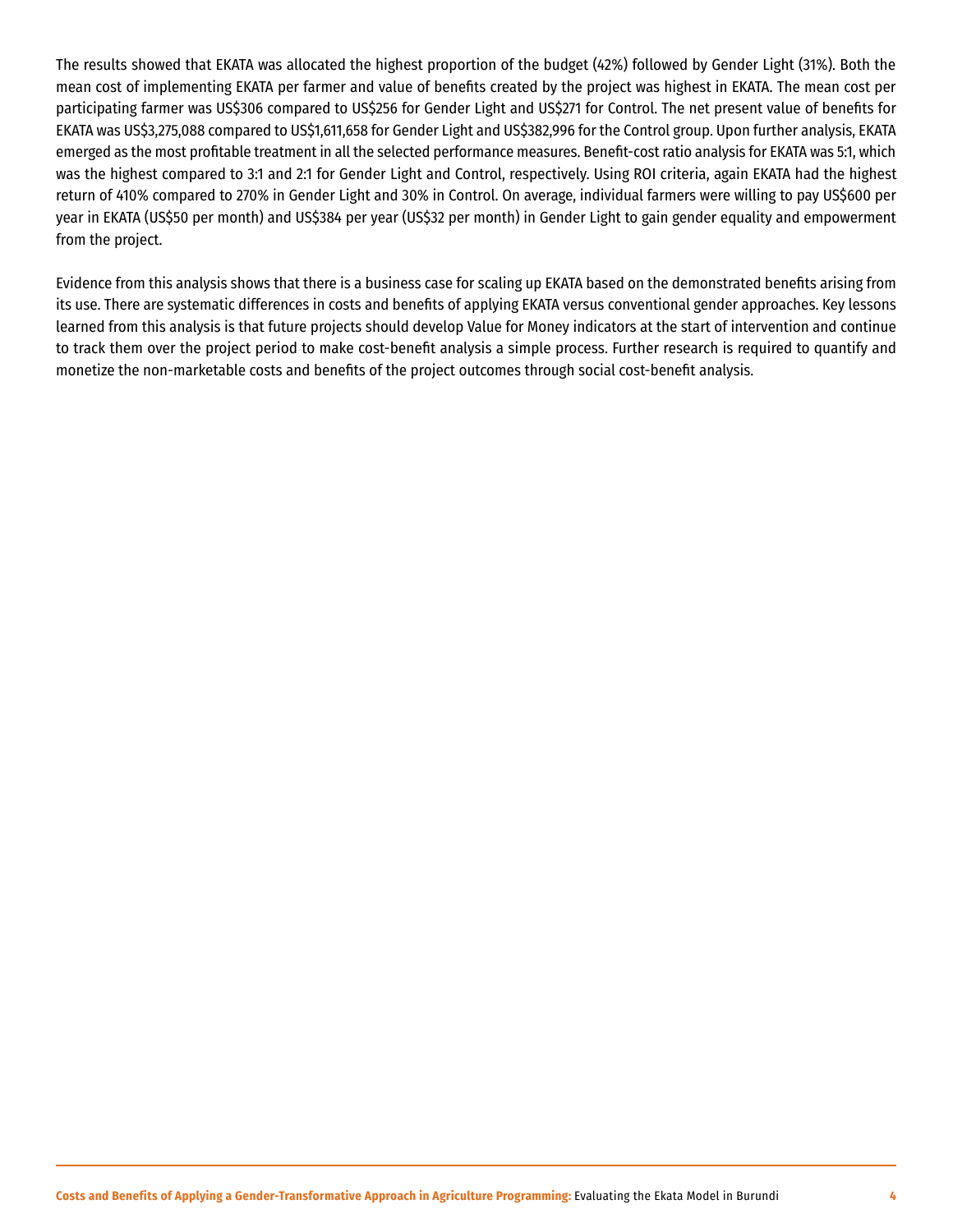## <span id="page-4-0"></span>**ACRONYMS AND ABBREVIATIONS**

| <b>BCR</b>   | <b>Benefit-Cost Ratio</b>                               |
|--------------|---------------------------------------------------------|
| <b>BIF</b>   | <b>Burundian Franc</b>                                  |
| <b>CBA</b>   | Cost-Benefit Analysis                                   |
| <b>EKATA</b> | Empowerment through Knowledge and Transformative Action |
| <b>FAO</b>   | Food and Agriculture Organization of the United Nations |
| <b>FGD</b>   | <b>Focus Group Discussions</b>                          |
| GL           | Gender Light                                            |
| Kg           | Kilogram                                                |
| KII          | Key Informant Interviews                                |
| <b>NPV</b>   | Net Present Value                                       |
| <b>ROI</b>   | Returns on Investment                                   |
| <b>SSA</b>   | Sub-Saharan Africa                                      |
| <b>VSLA</b>  | Village Savings and Loan Association                    |
| <b>WTA</b>   | Willingness to Accept                                   |
| <b>WTP</b>   | Willingness to Pay                                      |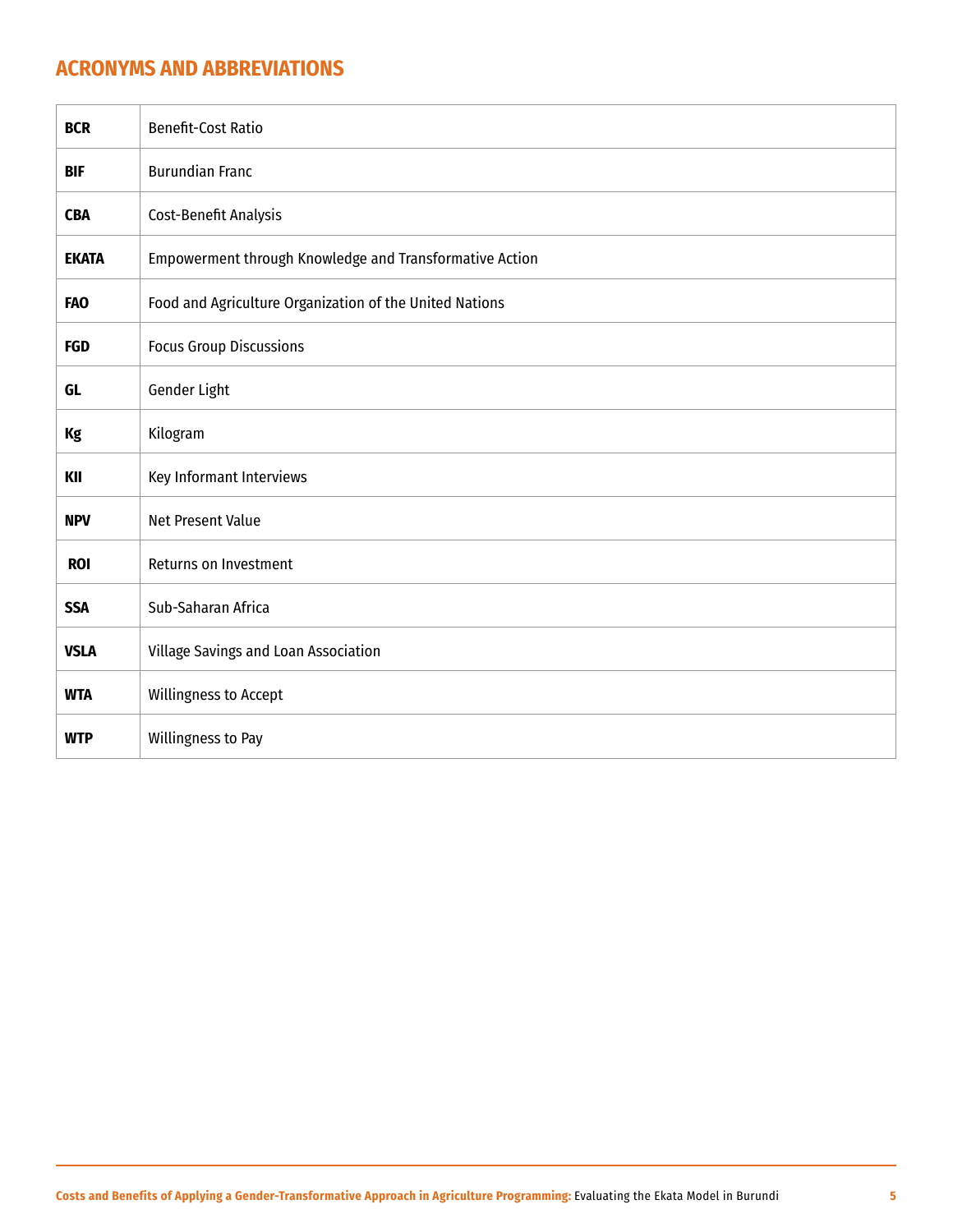## <span id="page-5-0"></span>**ACKNOWLEDGEMENTS**

We acknowledge the Win Win project staff from CARE Burundi, especially Domitille Ntacobakinvuna and Eric Niyongabo, for hospitality, collection and compilation of cost data and facilitating meetings with implementing partners and farmers. We also thank the field staff and project partners for their time and patience in answering our questions. This research benefitted from comments and suggestions during feedback meetings with CARE USA and CARE Burundi staff, for which we are very grateful. All errors and omissions that may remain are our own.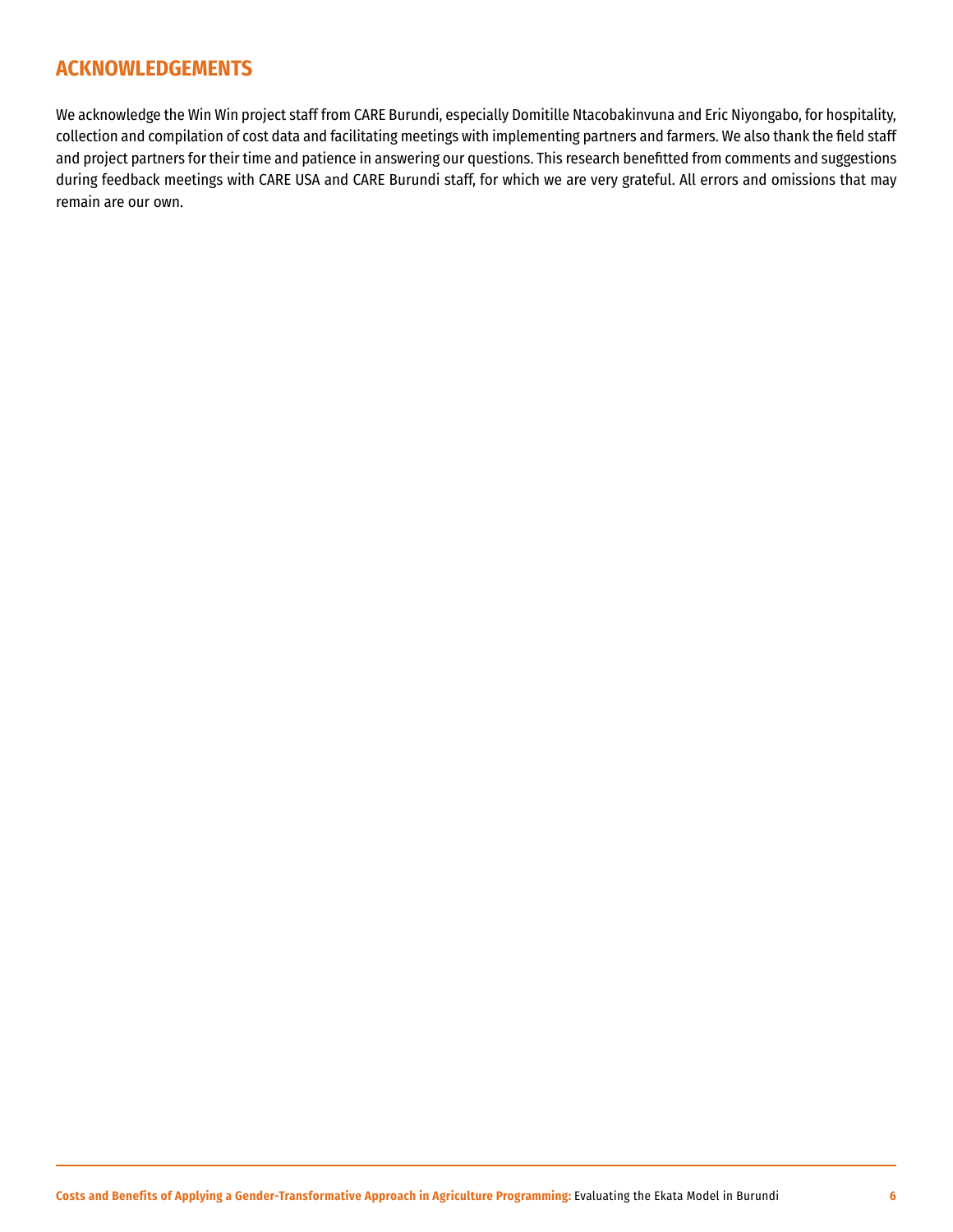<span id="page-6-0"></span>

## **INTRODUCTION**

#### **Background**

Most countries in Sub-Saharan Africa (SSA), including Burundi, depend heavily on agriculture for people's livelihoods. Therefore, any effort aiming at improving and sustaining productivity in agriculture is an important step towards improving the livelihoods of many households. Women are integral to agriculture and food systems (Gates, 2014). It is widely recognized that a wide "gender gap" exists between men and women, which imposes costs on the agriculture sector, thus closing the gender gap would generate a significant gain for that sector and for global food security and well-being. Conventional approaches to gender mainstreaming and gender integration have focused on closing gender gaps in access to resources, information and technologies without addressing the underlying causes of gender inequality, including norms. In an attempt to fill the gender gap, CARE Burundi and partners, with funding from the Bill & Melinda Gates Foundation, implemented the project titled "A Win-Win for Gender, Agriculture and Nutrition: Testing a Gender-Transformative Approach from Asia in Africa," in six communes and two provinces of Burundi. However, the costs and benefits of the project were not known.

There is increasing demand for cost-benefit analysis (CBA) from research managers in research institutions and funding organizations, as well as from researchers themselves. They want to use the techniques to reliably identify the projects that will maximize the research benefits under tightening budgets (Marshall and Brennan, 2001). Research managers also have a responsibility to maximize the net benefits from their research programs. Research managers are increasingly recognizing the advantages to be gained in attracting future funding from documenting the benefits of successful past projects or from being able to substantiate the benefits of projects for which funds are being sought. Such evaluation is also important for researchers who want continued funding for their research.

Evidence from the literature shows that CBA is a useful tool that development practitioners use to evaluate investment options such as suitability of policies (van Wee and Börjesson, 2015) and government and private projects (Boardman and Forbes, 2011). In principle, CBA captures all benefits due to an intervention, valuing them either at their market value or at the level of consumption that individuals are willing to forego to obtain them. Hence, it has its conceptual roots in welfare economics, which quantifies social welfare in terms of individuals' willingness-to-pay (WTP) to increase welfare (Park et al., 2018). Therefore, strict cost-benefit analysis not only increases transparency and engagement in the decision-making process, but also generates more useful information, which is important in ensuring the consistency, compatibility and rationality of decision-making results. Without CBA, resource-constrained policymakers will have limited evidence to guide their selection of efficient programs and policies, or to consider the cost implications of scaling, replicating or reproducing programs and policies found to be effective. As a result, they may rely on their instincts about what works or what does not work, or selectively choose projects that support their instincts or predetermined choices.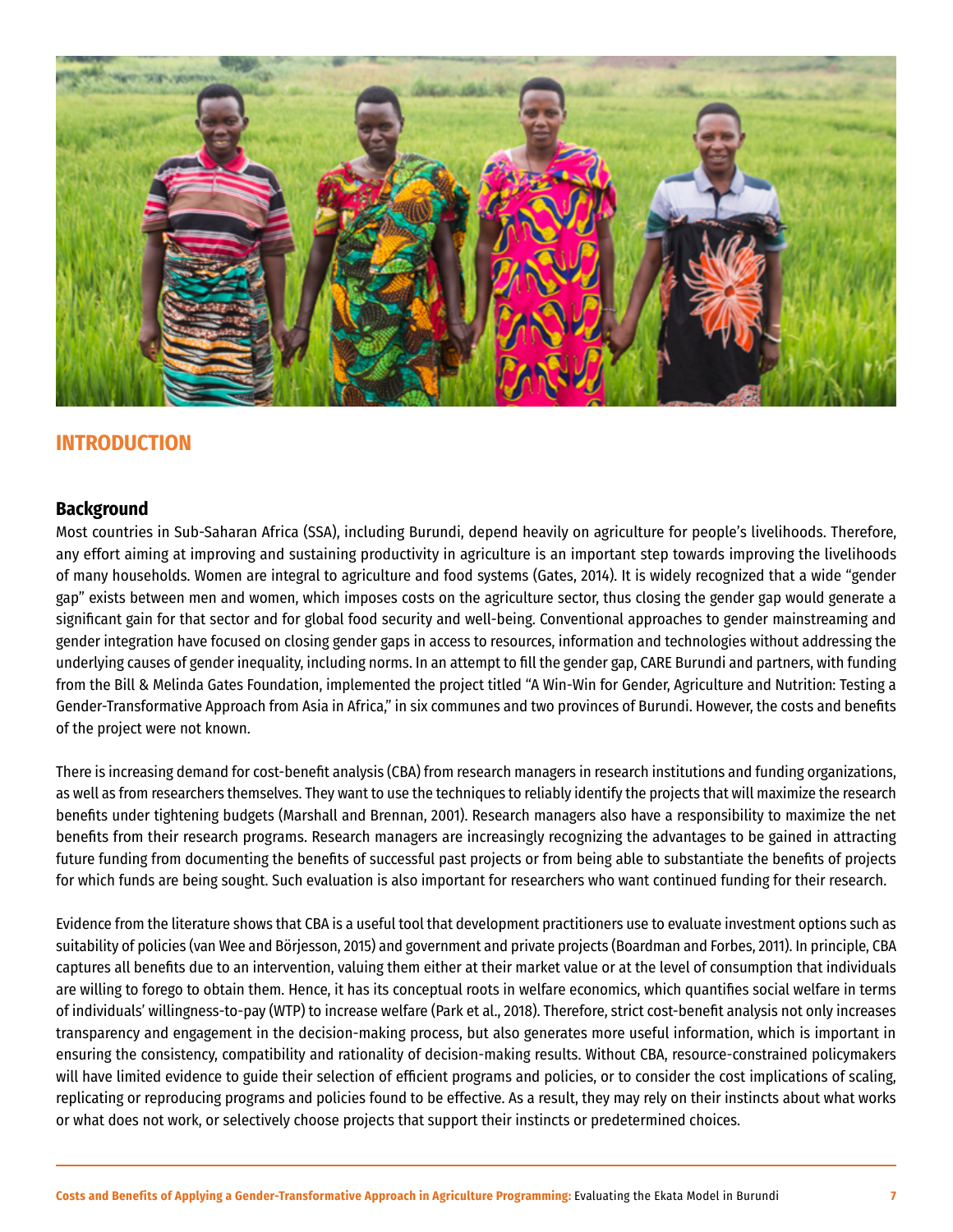## <span id="page-7-0"></span>**Overview of cost-benefit analysis**

CBA is both an evaluative and a planning tool. It seeks to answer the following questions: Has an intervention delivered the intended change for the resources invested? Would it be possible to generate more benefits for the same resources if another approach was chosen? In the future, should we choose to improve an intervention's approach or choose a different adaptation approach altogether? Based on CBA findings, it is thus possible to determine which interventions should be dropped in favor of other, more effective, interventions.

CBA has been used in many agricultural-related research and development projects to inform on project efficiency (e.g. Bizoza and de Graff, 2012; Pemsl, and Staver, 2014; Kuwornu, et al., 2018). The scale mostly considered in agriculture is at the field level and the focus is on components of the project (e.g., Bizoza and de Graff, 2012; Ng'an'ga, et al., 2017). The objective of the CBA at this level is financial analysis. It is used as a decision tool after computing all costs against benefits valued in local currency to come up with a net benefit or a net income (Gittinger, 1994). The aim of using financial CBA is to find out whether a given activity or project intervention is financially profitable for participants. An analysis at the field and project components levels, however, does not provide the big picture of the project as it only focuses on explicit costs and benefits. This study goes further to analyze project-wide costs and benefits, so as to provide the big picture view.

The CBA has also been applied in evaluating empowerment and gender equality and policies at different levels, e.g., plots, farms, watersheds and regions (Dietz and Hepburn, 2013). The uncertainty about the margin costs of empowerment is large, giving rise to debate on the uncertainties in the expected impacts of empowerment in the estimates and in ethical consideration (Tol, 2012; van Wee, 2012).

## **Project overview**

"A Win-Win for Gender, Agriculture and Nutrition: Testing a Gender-Transformative Approach from Asia in Africa" is a four-year research project implemented in six communes and two provinces of Kirundo and Gitega in Burundi. The aim is to test an innovative, gendertransformative approach for the agriculture sector that starts with developing critical consciousness and challenging discriminatory beliefs and social norms through a model of reflection, community dialogue and collective action. CARE and partners tested how this approach improves gender equality and how a focus on power relations and consciousness-raising may also yield sustainable effects on food security, nutrition and economic well-being. The project tested two key approaches: (1) a gender-transformative model (the Empowerment through Knowledge And Transformative Action or EKATA model) for gender equality; and (2) a typical gender-mainstreamed approach in the agriculture sector ("Gender Light" model), in which basic gender activities were integrated into a program that has a principal focus and measures of success on women's economic empowerment through agriculture and micro-enterprise development. The key research question was, "*What is the added value and what are the associated costs of applying a gender-transformative approach within a livelihoods intervention, in terms of accelerating lasting transformations in gender equality, food security and economic well-being*?"

The aim of the project was to challenge mainstream assumptions in the agriculture and food security sector that addressing women's economic empowerment and changing unequal access to material resources (with minimal gender-awareness messaging) is sufficient enough to catalyze significant social changes in gender equality. This assumption is dearly upheld by many development agencies because it allows for a "lighter," more cost-effective and potentially more replicable and scalable sectoral intervention, without the challenges and skills training associated with deeper political or social change. CARE's hypothesis is that an explicit and more intensive focus on gender can be a win-win for gender justice and improvements in agriculture productivity, income and food security.

The project had three main objectives:

- **1.** To contextually adapt EKATA, a proven and impactful gender-transformative approach, for use in a multi-sectoral agricultural intervention in Burundi.
- **2.** To evaluate the differences in outcomes and processes of the gender-transformative EKATA approach compared against a standard Gender Light approach in the outcome areas of gender equality, food security and economic well-being.
- **3.** To determine the differential costs and capacities required to support lasting transformations in gender equality and improved sectoral outcomes through a gender- transformative approach, as compared with the standard Gender Light model.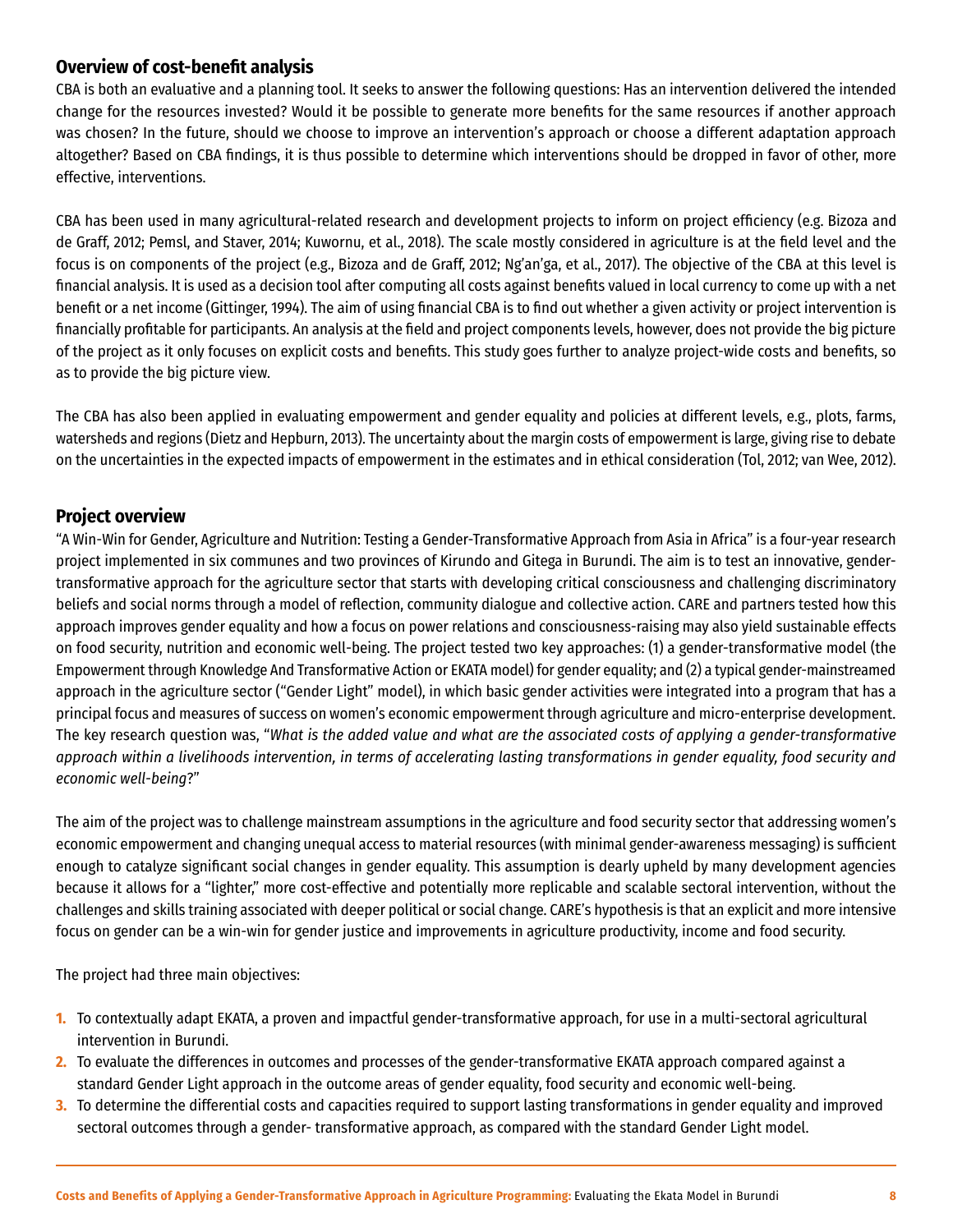## **Project theory of change**

A gender-transformative approach such as EKATA, which addresses underlying social norms and gender inequalities and includes a fundamental element of critical reflection, power analysis and group solidarity, is expected to yield greater and more sustainable outcomes than the prevailing minimal gender-awareness messaging (Gender Light) model, not only in gender equality outcomes, but also in associated sectoral outcomes in food and livelihood security and economic well-being.

The Gender Light model, like most mainstream interventions in the sector, is premised on the capacity of women to take individual actions, without leveraging the critical consciousness-raising and collective action component that may be crucial to transformation of social norms and unequal power structures. In contrast to the EKATA approach, a Gender Light model is unlikely to significantly transform the power relations within the household; to fully engage men in sharing caregiving responsibilities; or to enable women to gain control over valuable productive assets or to participate fully in the major household decisions and strategic life choices.

#### **Figure 1: Project theory of change**

#### **Gender Analysis and identification of key social norm barriers Gender-transformative model (EKATA):** 1. Power and gender socialization analyses 2. Critical reflection and communication skills 3. Engagement with community leaders 4. Engagement with men's reflection groups 5. Group action plans and collective action **Intermediate Results** • Greater ability of women to negotiate in household decisions and markets • More equal sharing of workloads, decisions, resources • Confidence to take collective action and challenge gender norms **Gender Equality Outcomes** 1. Control overhousehold 2 Autonomy (including self-3. Leadership (collective 4. Equitable social norms and **Food Security and Economic Well-being outcomes** 1. Increased household income 2 Improved household food **Intermediate Results** • Greater profitability and productivity of women's IGAs and agri-business • Greater Investment (of women's income) in health, nutrition, agribusinesses **Livelihoods skills and market access:** 1. Agriculture skills and extension services 2. Nutrition information 3. IGA management and entrepreneurial skills 4. Market linkages support **Analysis of Sectoral gender barriers (markets, inputs, extension information and support, etc.)**

5. Financial education and microfinance linkages

**Costs and Benefits of Applying a Gender-Transformative Approach in Agriculture Programming:** Evaluating the Ekata Model in Burundi **9**

decisions and resources (production, major expenditure, income)

confidence, communication

actions om gender and resource access)

practices (ie, non-tolerance

skills)

of GBV)

security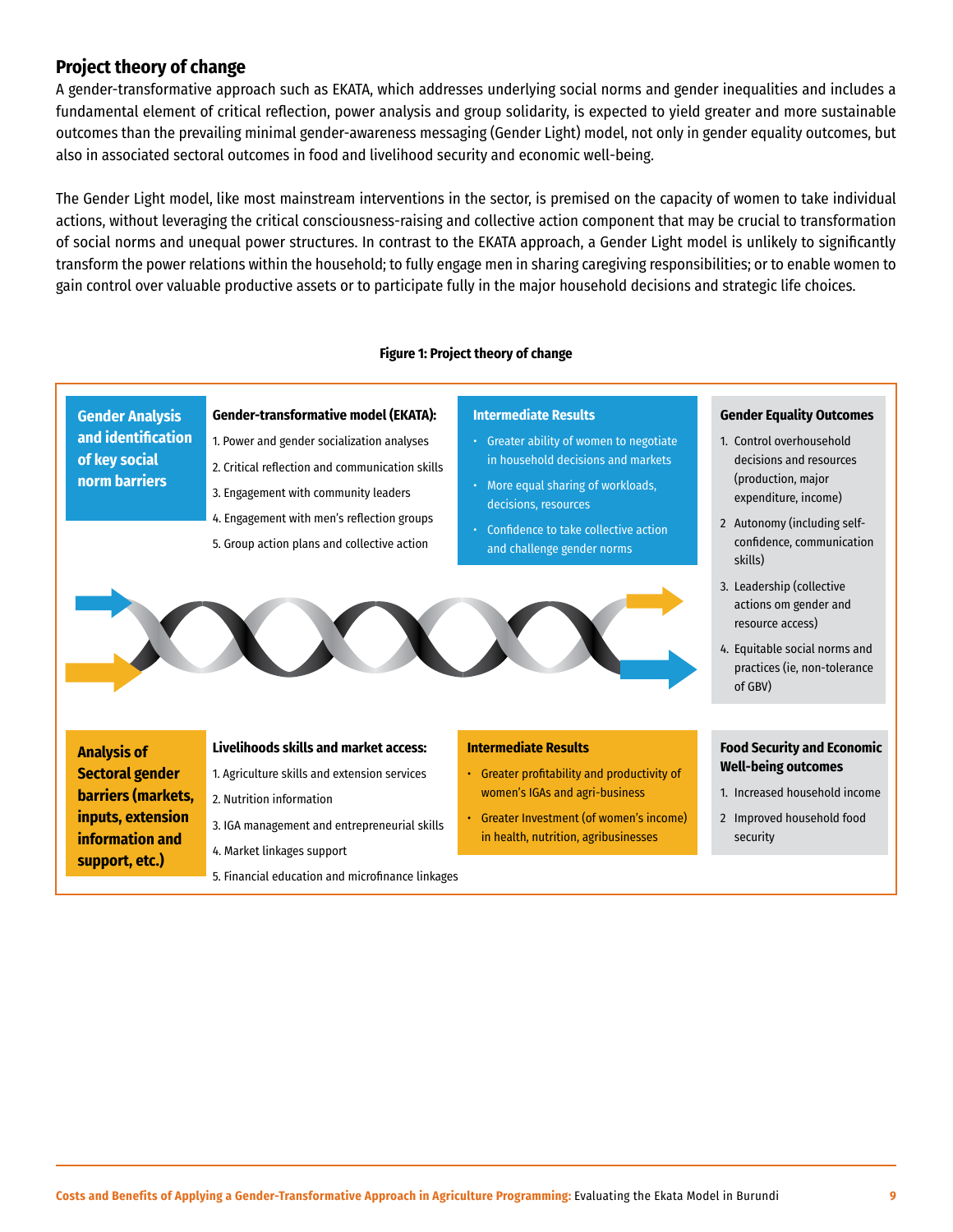## <span id="page-9-0"></span>**OBJECTIVES AND METHODOLOGY**

#### **Objectives of the study**

The general objective of the study was to identify, quantify and value appropriate costs and benefits of each project treatment (EKATA, Gender Light and Control) for informed decision- making. The specific objectives were to: (i) identify, quantify and value costs; (ii) identify, quantify and value benefits; and (iii) determine which treatment is more worthwhile for further investment to scale out.

#### **Methodology**

A mixed-method (qualitative and quantitative) approach was used for the study in March 2020. Gathering of data and information was conducted in two main ways: a review of project documents and primary data collection.

A desk review of relevant project documents (project proposal, technical reports [baseline report, annual reports, quarterly reports, monitoring and evaluation reports], financial reports and past studies) was conducted to help understand and identify costs and benefits and identify key themes and issues to be undertaken. The desk review was done to obtain information and understanding about the project as well as the framework of cost-benefit analysis. After desk review, the evaluation team came up with the scope in line with the objective of the study.

The preliminary literature review helped to map existing literature, studies, tools and manuals, in order to see what knowledge was already available concerning the project and similar projects. In addition, the literature review was meant to identify gaps and thus-far unanswered questions. The assessment reviewed the existing literature and key background documents, including program sources such as interim reports, as well as similar projects implemented by CARE and partners in the past. Our approach tested participatory and consultative techniques that tapped on stakeholder inputs to ensure the results reflected the desires of the organizations that the study affects.

The CBA utilized systematic data collection and sampling methods. A rigorous sampling framework was developed with project implementing partners to ensure a comprehensive number and diversity of respondents. The sampling frameworks were selected from the following: direct beneficiaries, wider members of the beneficiaries' communities, project implementers and government departments relevant to the project. The primary interviews with project stakeholders were conducted to collect information on achievements and impacts. The study undertook an in-depth interview to collect primary data from project partners and stakeholders by focus group discussions (FGD) and key informant interviews (KIIs) using checklists. Four FGDs, and 14 KIIs were held in the project study sites and at the project headquarters at CARE Burundi. The benefits of the project were calculated based on the number of project beneficiaries and the average gain per beneficiary. In a case where two household members were in the project, agricultural benefits and costs were estimated at the household level, while the other aspects such as empowerment were estimated at individual levels.

#### **Identification of costs**

The focus of the cost analysis was on the definition of the boundary of the analysis and identification of costs. The classification of costs was adapted from J-PAL (2012). This tool is useful because it allows collection of program/project costs to illustrate how much a project/program would cost if it were to be replicated, and it facilitates more general comparisons between related projects. The major costs were:

- **i. Program administration and staff costs**: This included the cost of all full-time staff who worked throughout any phases of the intervention and implementation and other costs and overhead related to program administration. These costs were allocated proportionally by the project implementers to reflect the real situation.
- **ii. Targeting costs:** The costs incurred to target, identify and raise awareness among potential subjects as part of the intervention. Targeting/identification costs included costs of identifying *collines* within a specific communes which were eligible and met certain criteria. Also included were the costs of printing and distributing flyers or hosting information sessions.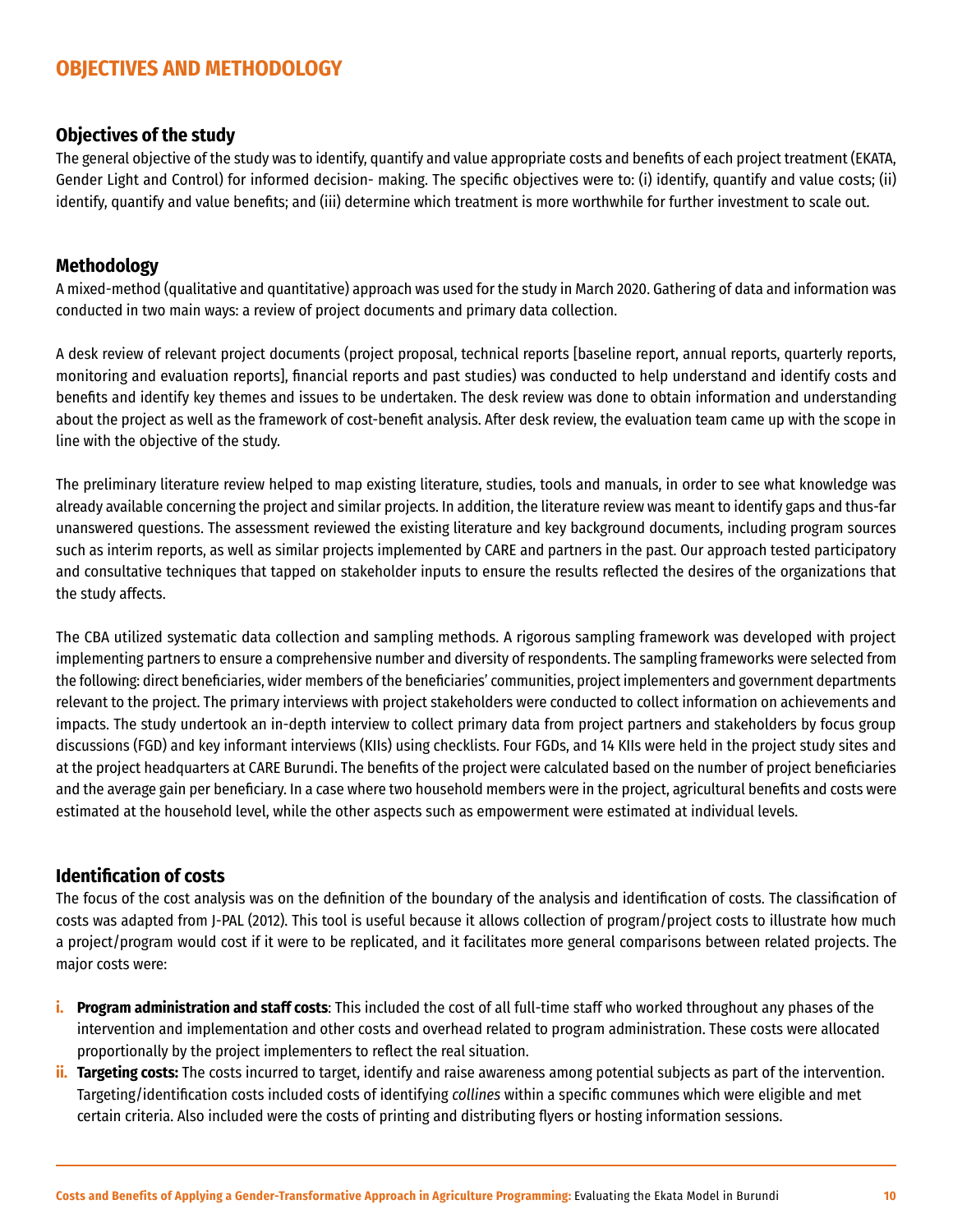- <span id="page-10-0"></span>**iii. Staff training:** Costs that were incurred to train staff involved in the intervention. This does not include training for enumerators who conducted surveys to collect data for program evaluation.
- **iv. Participant training**: Costs incurred by the project to train participants or beneficiaries.
- **v. Implementation and program material costs**: Costs of implementing the intervention. This included the cost of items distributed to participants, the cost of distributing the items, staff transportation to provide services/implement the program, or the cost of creating and maintaining technologies or resources developed for the intervention.
- **vi. User costs:** This include the costs that the beneficiaries incurred as a part of the intervention. This includes the opportunity cost of participants' time and labor.
- **vii.Monitoring costs**: Costs incurred to oversee and monitor program activities, or track program recipients or staff and their progress during the intervention.

#### **Identification of benefits**

The benefits of the project were calculated based on the number of households and individuals benefitting from the project and the average benefits per household. Direct costs are often easier to estimate than benefits. The benefits of marketable goods and services from the project were assessed by estimating benefits per project beneficiary and multiplying by the unit market prices. For instance, the average rice production per household was used to estimate the benefits by multiplying the production (kg) per household by unit price. It is important to note benefits were computed even if the respondents did not sell the rice. The principle of opportunity cost was applied such that even if they did not produce rice they would have bought from the market at that price.

Contingent Valuation Method (CVM) is a technique of estimating the value that a person places on a good. The approach asks people to directly report their Willingness to Pay (WTP) to obtain a specified good, or willingness to accept (WTA) to give up a good, rather than inferring them from observed behaviors in regular marketplaces. Because it creates a hypothetical marketplace in which no actual transactions are made, CVM has been successfully used for commodities that are not exchanged in regular markets, or when it is difficult to observe market transactions under the desired conditions (Hanley et al., 1998). Although it is certainly possible to employ contingent valuation for commodities available for sale in regular marketplaces, many applications of the method deal with public goods, such as improvements in water or air quality, private non-market commodities such as reductions in the risk of death, or empowerment.

This study used WTP to value empowerment. In the economic theory, the equilibrium value of WTP and WTA are, in principle, equivalent so that the choice between the WTP and WTA measures reflects a choice between alternative welfare measures (i.e., compensating versus equivalent variation). Yet, it has been empirically shown that individuals tend to give higher estimates of WTA than of WTP. This is because people tend to demand higher monetary compensations to give up goods they have, than the price they say they would be willing to pay to buy the same goods they do not have. For this reason, the literature recommends the preferable use of WTP (European Union, 2015). Thus, this study mainly refers to the concept of WTP, which is more widely used in the practice of CBA. For CBA to capture all benefits due to an intervention, valuing them either at their market value or at the level of consumption that individuals are willing to forego to obtain them is crucial.

The respondents were smallholder male and female project beneficiaries who were dependent on agriculture for their livelihoods. Labour is an important resource at their disposal. The respondents were asked to state the maximum amount of money (Burundi Francs) they were WTP in order obtain the empowerment outcomes they had received from the project. Most respondents used the prevailing wage rate as the bench mark for estimating the opportunity cost of their labour and time such that if they did not participate in project activities, they would apply their time and labour elsewhere and obtain the prevailing market wage rates. Wage rate in a competitive market displays the true opportunity cost of labour. Empirically, to measure opportunity cost is difficult, and it remains a significant challenge to a community-based intervention project. However, the respondents estimated the number of days they had devoted on the project and the money they might have been paid in next best alternative activities. After detailed discussions, the respondents stated on average the opportunity cost of their participation in project empowerment activities per month.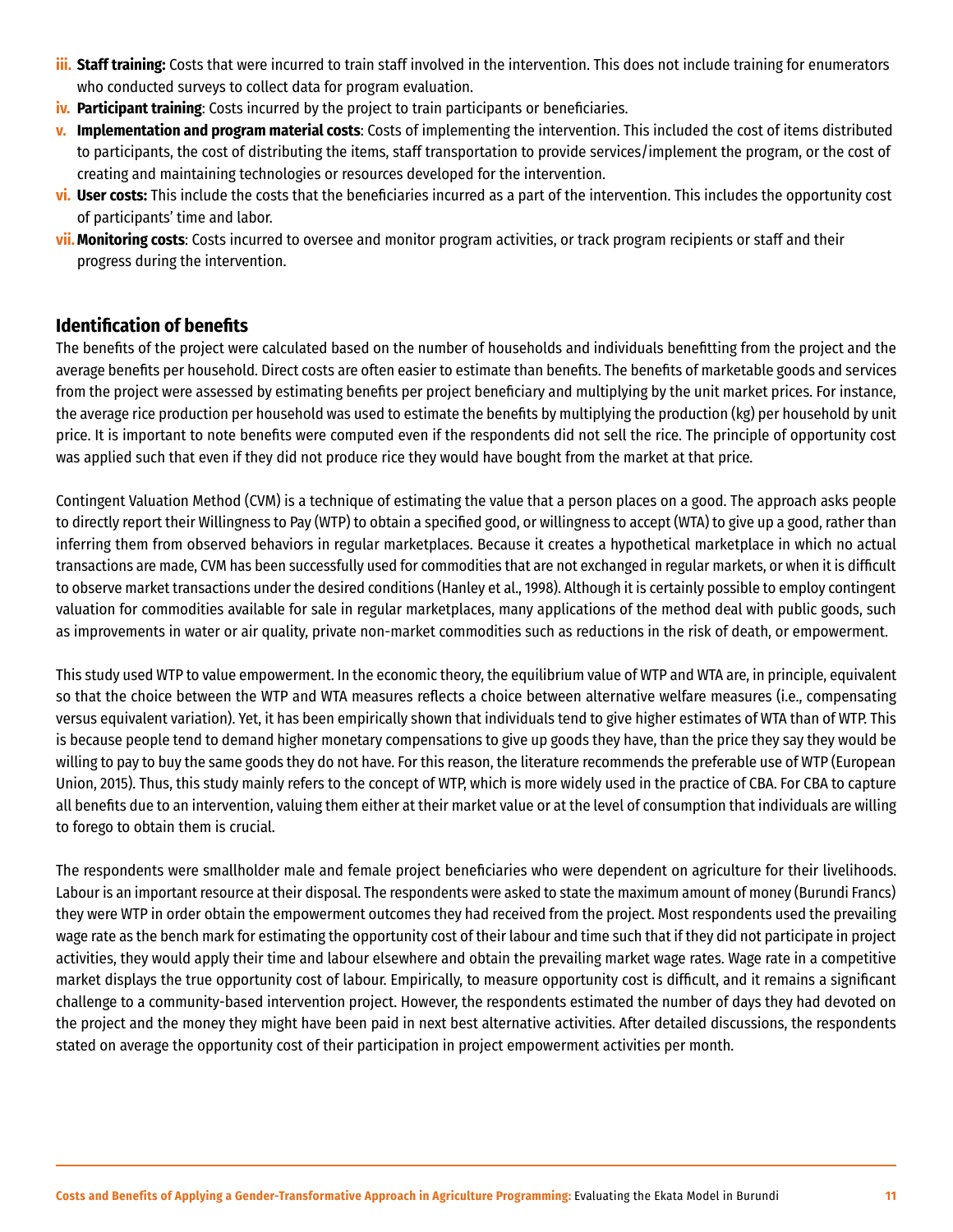#### <span id="page-11-0"></span>**Analysis of costs and benefits**

The CBA requires a comparison between the costs of an intervention and its benefits. To compare both sides of the equation it is necessary to express both in a common unit (money); there must be a "bottom line." This means translation of all impacts into money, regardless of whether these impacts are already expressed and measured in terms of their equivalent money value (such as change in income or production) or not (such as women's empowerment or general well-being of beneficiaries and other stakeholders). This is sometimes the most challenging part of the analysis.

In this study, the costs and benefits of the three treatment arms were compared by computing their respective net present value (NPV) and benefit cost ratio. The NPV is the difference between the present value of benefit cash flow and the present value of cost cash flow (Gittinger, 1994). NPV is calculated by equation (1):

$$
NPV = PV (B_t) - PV (C_t) \tag{1}
$$

where *PV (B<sub>t</sub>)* and *PV(C<sub>t</sub>) are total present value of benefits and total present value of costs, respectively. The calculation of <i>PV (B<sub>t</sub>) a*nd *PV(C* $_{t}$ *)* are shown in equations 2 and 3, respectively.

PV 
$$
(B_t) = \sum_{t=0}^{n} \frac{B_t}{(1+r)^t}
$$
 (2)  
\nPV  $(C_t) = \sum_{t=0}^{n} \frac{C_t}{(1+r)^t}$  (3)

where *B*, and *C*, are undiscounted costs and benefits at time t, respectively; t is the discount period; and r is the discount rate. A discount rate represents the opportunity cost of capital or the amount of interest due per period as a result of using capital and reflects the perceived riskiness of a cash flow in an investment. Discounting translates future costs and benefits into present values. As with other investment criteria, its choice entails possibly two types of errors in choosing a profitable project among others: A very high discount rate decreases the NPV and may lead to rejection of a project which might be a good one, and vice versa.

The decision criteria for NPV is that if NPV is greater than 0, the project is acceptable. A positive NPV indicates a positive net benefit. In case of mutual exclusiveness, the project with the highest (positive) NPV is favored, other things being equal. Another measure in project evaluation is the benefit-cost ratio, which is the ratio between PV (B) and PV (C). Finally, return on investment (ROI) was computed from the equation (2): NPV/ PV (C) X100. NPV and PV are defined above.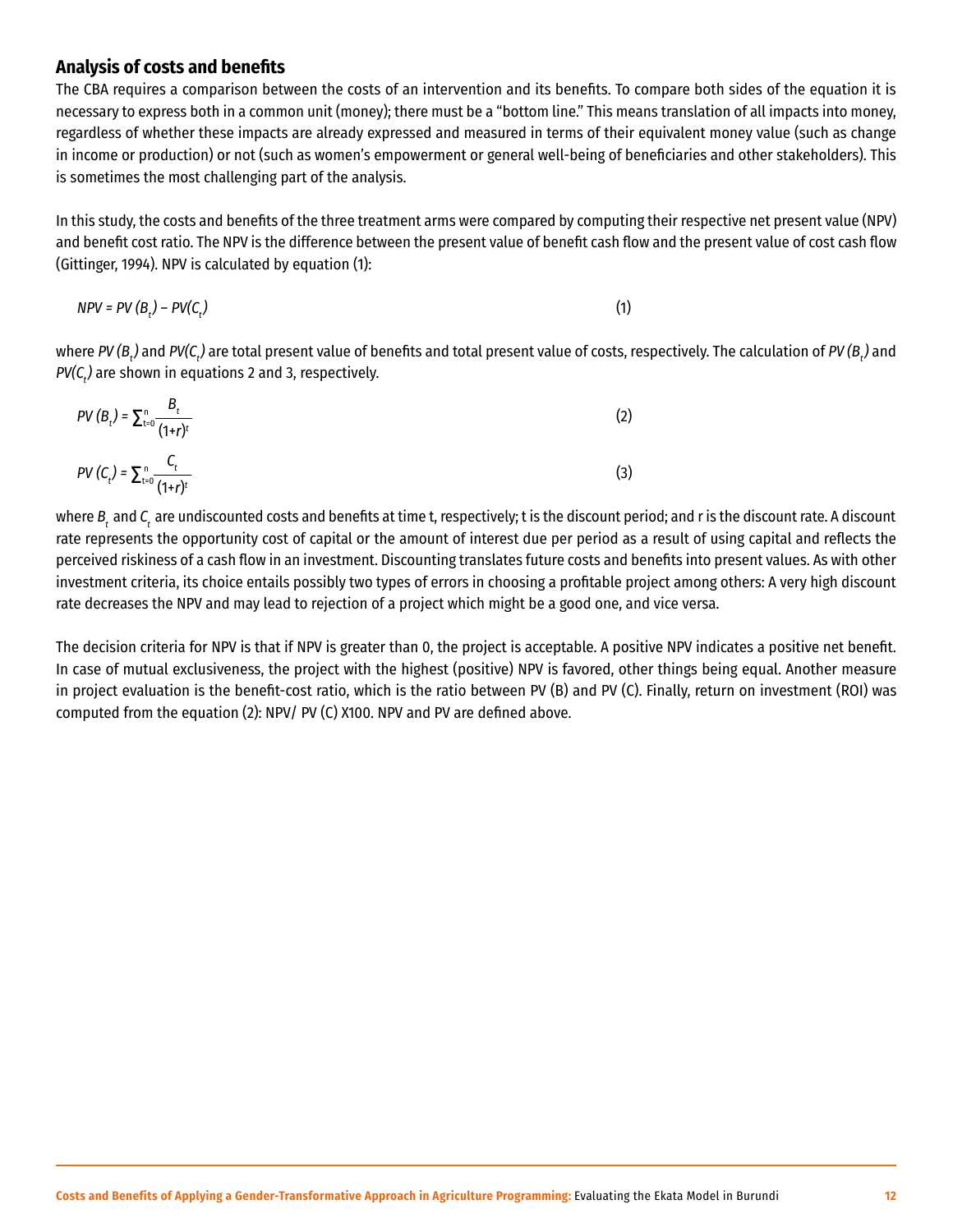## <span id="page-12-0"></span>**RESULTS**

#### **Allocation of project budget by treatments**

The distribution of the project budget during implementation of the project is presented in Table 1. The results show that EKATA was allocated the highest amount of the budget; US\$1,175,924 compared to US\$770,556 allocated to Control (See Appendix 1 for details).

This implies that implementations of EKATA is relatively expensive compared to Gender Light and Control.

#### **Table 1: Distribution of the project budget by treatments (US\$)**

| <b>Cost item</b>                          | <b>Control</b> | <b>Gender Light</b> | <b>EKATA</b> | <b>TOTAL</b> |
|-------------------------------------------|----------------|---------------------|--------------|--------------|
| Program administration and staff costs    | 338,984        | 373,108             | 477,680      | 1,189,772    |
| Capital equipment                         | 20,946         | 20,946              | 20,946       | 62,838       |
| Targeting costs                           | 153,572        | 169,814             | 248,135      | 571,521      |
| Participant training                      | 29,051         | 36,270              | 73,456       | 138,777      |
| Implementation and program material costs | 219,503        | 243,376             | 342,857      | 805,736      |
| Total from project                        | 762,056        | 843,514             | 1,163,074    | 2,768,644    |
| Beneficiary contribution                  | 8,500          | 9,150               | 12,850       | 30,500       |
| Total cost                                | 770,556        | 852,664             | 1,175,924    | 2,799,144    |
| Total # of participating farmers          | 2,925          | 3,149               | 3,837        | 9,911        |
| Cost per farmer (US\$)                    | 263            | 271                 | 306          | 282          |

#### **Notes:**

1. Cost distribution by treatment (US\$) 1 BIF=0.0005 US\$;

2. Total project expenses exceed the budget allocated to the project because of addition of the opportunity cost of time and labor by the beneficiaries, valued at market rate.

Source: CARE Burundi project implementers and Accounts office

As expected, the highest proportion of the project budget was expended on the EKATA arm in terms of training and materials for implementation of the program. This was mainly due to higher intensity of additional gender equality and women's empowerment activities that were conducted in the EKATA, unlike in the other treatments. The EKATA arm had the highest average cost of US\$306 per participating farmer, compared to US\$271 for Gender Light and US\$263 for Control. In terms of proportionate distribution of the budget, approximately 42% was applied on EKATA, 31% on Gender Light and 28% on Control, respectively (Figure 2).



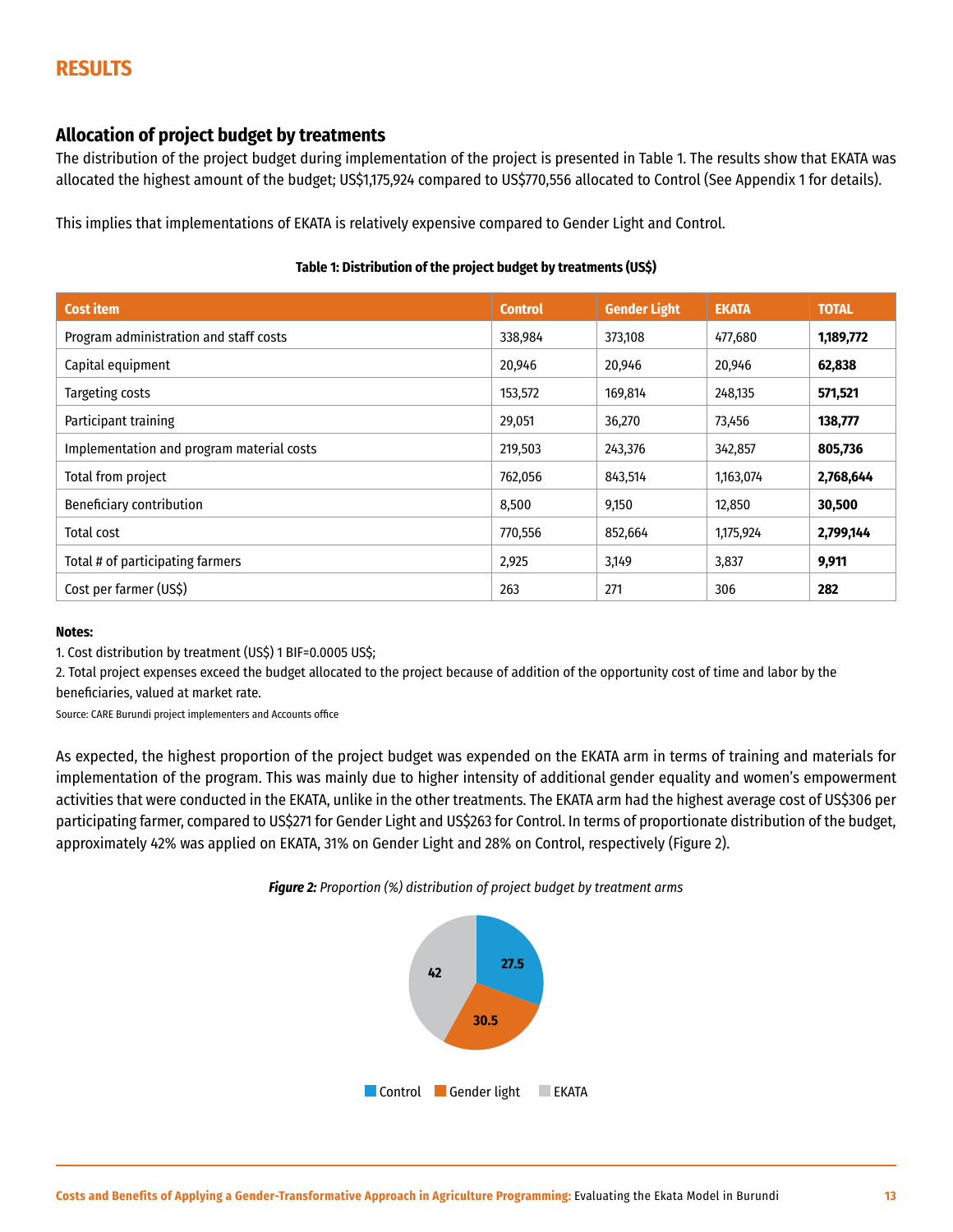## <span id="page-13-0"></span>**Comparison of costs and benefits of treatments**

The fundamental concept that was taken cognizance of in the analysis is the 'counterfactual,' which is the economic term to describe 'what would have happened without our intervention' and this constituted the baseline for measuring changes. This means that when assessing the benefits of the project interventions, comparisons are made to a situation with the project intervention against an alternative situation without the intervention (the Control). Discounted measures of project were used for analysis since undiscounted measures of project worth are unable to take into consideration the timing of benefits and costs.

The value of benefits created by the project was highest in EKATA at US\$3,275,088, which was about twice the value from Gender Light (US\$1,611,658), and almost 8.5 times more than Control (US\$382,996). Analysis of benefit-cost ratio (BCR) found that EKATA had a ratio of 5:1, which was the highest compared to 3:1 and 2:1 for Gender Light and Control, respectively. The criteria for a project or an intervention to be considered profitable is for the NPV to be greater than zero (>0) and the BCR to be greater than one (>1). The BCR tells how many dollars are generated by the intervention for each dollar invested. In this case, for example, the results indicate that for each dollar spent on EKATA, 5 dollars of benefits were generated by EKATA across a time span of the project.

Evaluating return on the investment, EKATA again had the highest return of 410% compared to 270% in Gender Light and 30% in Control. However, when comparing two or more projects, the project with the highest NPV, BCR and ROI is selected. Therefore, it is clear from the findings of this study that EKATA was the most profitable intervention based on the three evaluation criteria. The main factors that influence differences in benefits and costs of the treatment arms were the number of beneficiaries per treatment and the level of gains per beneficiary attributed to the project. It is important to mention that the Control group in this project was not a "real" control as it had interventions. Since the objective of the project was to test the added value of the EKATA gender-transformative model vis-a-vis a typical gender integration model, the control was an agricultural intervention in which there was no gender integration. This type of design is appropriate for development projects, as it has no "real" control. The control and treatments have incremental interventions and the design was therefore appropriate from an ethical perspective.

| <b>Costs and benefits</b>           | Year                         |           |           |         | <b>Total</b> |  |
|-------------------------------------|------------------------------|-----------|-----------|---------|--------------|--|
|                                     | 2016                         | 2017      | 2018      | 2019    |              |  |
| <b>Control</b>                      |                              |           |           |         |              |  |
| Present value of benefits (NPV)     | $\qquad \qquad \blacksquare$ | 354,526   | 308,284   | 268,073 | 930,883      |  |
| Present value of costs (PV)         | 162,888                      | 157,567   | 100,504   | 126,928 | 547,887      |  |
| Net present value (NPV):            | $-162,888$                   | 196,959   | 207,780   | 141,145 | 382,996      |  |
| Benefit-cost ratio:                 |                              |           |           |         | 1.7          |  |
| Return on investment (NPV/PV costs) |                              |           |           |         | 69.9         |  |
| <b>Gender Light</b>                 |                              |           |           |         |              |  |
| Present value of benefits (NPV)     | 246,616                      | 740,141   | 653,943   | 568,646 | 2,209,346    |  |
| Present value of costs (PV)         | 138,176                      | 189,708   | 127,190   | 142,614 | 597,688      |  |
| Net present value (NPV):            | 108,439                      | 550,433   | 526,753   | 426,032 | 1,611,658    |  |
| Benefit-cost ratio:                 |                              |           |           |         | 2.6          |  |
| Return on investment (NPV/PV costs) |                              |           |           |         | 270          |  |
| <b>EKATA</b>                        |                              |           |           |         |              |  |
| Present value of benefits (NPV)     | 763,043                      | 1,261,292 | 1,096,775 | 953,718 | 4,074,828    |  |
| Present value of costs (PV)         | 98386                        | 259895.8  | 232521    | 208936  | 799740       |  |
| Net present value (NPV):            | 664,657                      | 1,001,396 | 864,254   | 744,781 | 3,275,088    |  |
| Benefit-cost ratio:                 |                              |           |           |         | 5.1          |  |
| Return on investment (NPV/PV costs) |                              |           |           |         | 410          |  |

#### **Table 2: Benefits and costs (US\$) by treatments**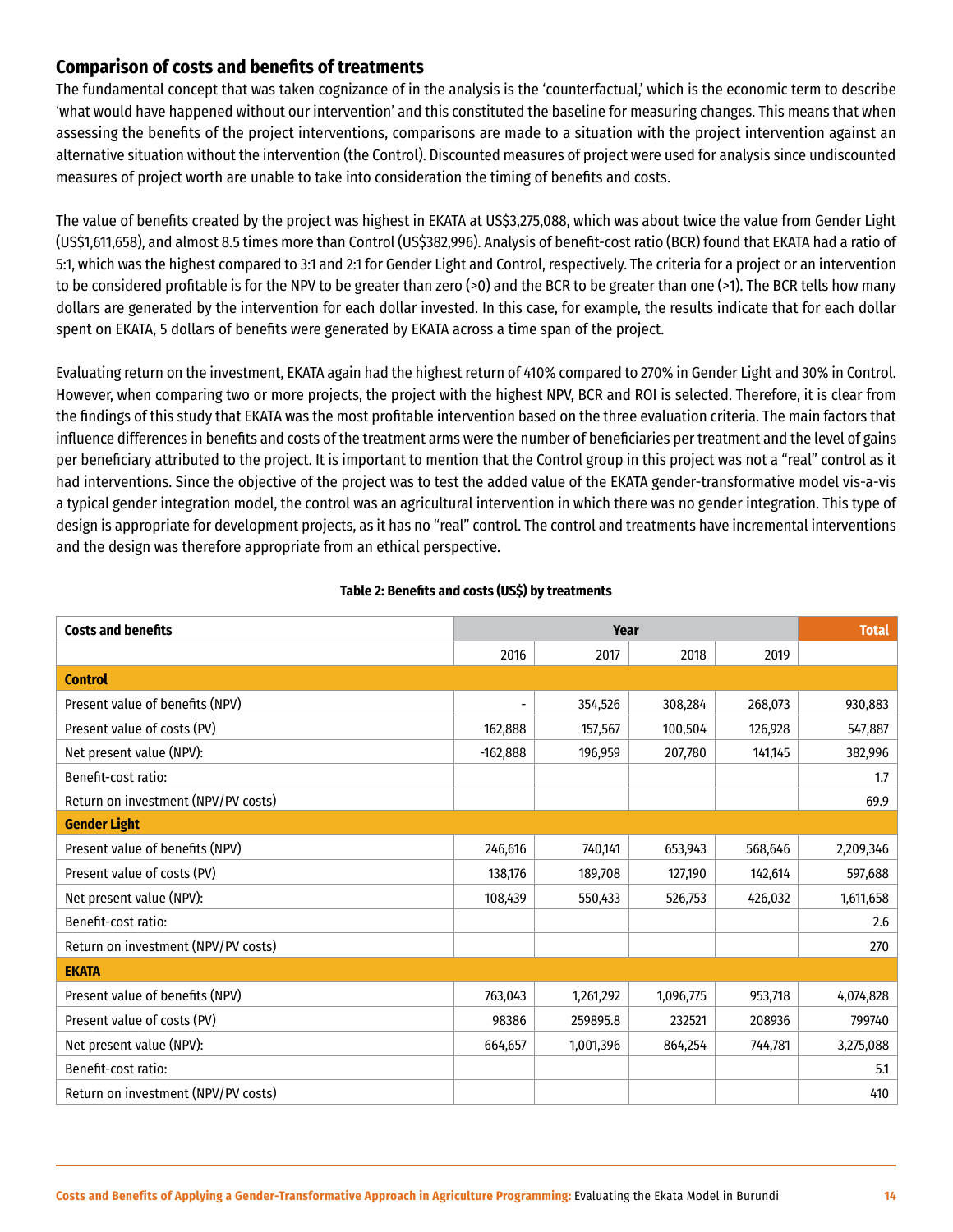#### <span id="page-14-0"></span>**Valuation of non-marketable project benefits**

As expected, the implementation of the project induced a flow of benefits associated with externalities to the communities, such as improved participation of women and men in other community activities, resolution of gender-based violence in non-project households, and improvements in feeder roads through collective construction by direct beneficiaries of the project and other community members, and also improved political and social capital. Informal discussion showed that on average individual farmers were willing to pay US\$600 in EKATA per year (US\$50 per month) and US\$384 per year (US\$32 per month) in Gender Light. This was mainly associated with improved sharing of some household tasks and having input in productive decisions. In this study, the analysis of labor and employment as social externalities were not performed because most of the farmers used their own labor.

#### **Measuring empowerment and externalities**

Past studies (Ackerman and Heinzerling, 2002) note that the inability to account for externalities in CBA can result in findings that are not objective. For example, empowerment of women may, for instance, generate positive social and political benefits, thereby enabling improvement of knowledge, technology diffusion, crop productivity and nutrition. It is therefore important to consider the value of externalities associated with implemented interventions when computing CBA. Such an approach is important because our aim is to promote gender equality and women's empowerment that yield desirable outcomes both on-farm and in communities. In addition, such an analysis can move valuation beyond financial aspects only (Chaudhury et al., 2016). Nevertheless, the valuation of nonmarket benefits is contentious because they are not traded in the market (Scrieciu et al., 2011).

In this study, we valued externalities for inclusion in discussions with stakeholders in the broader intervention process to identify externalities associated with the selected project activities. The changes in externalities and values were assessed through key informant interviews with experts and key informant farmers. The values associated with externalities of empowerment were computed by considering a value derived from the key experts and farmers. On average, all EKATA and Gender Light treatments had positive values. In both communities, collective actions such as construction of rural access roads and resolving community gender-based violence were frequently mentioned. Externality benefits associated with social and political capital was high for those in the EKATA treatment. Moreover, the resulting higher social capital due to the EKATA intervention could be due to increased interactions between farmers and development agencies.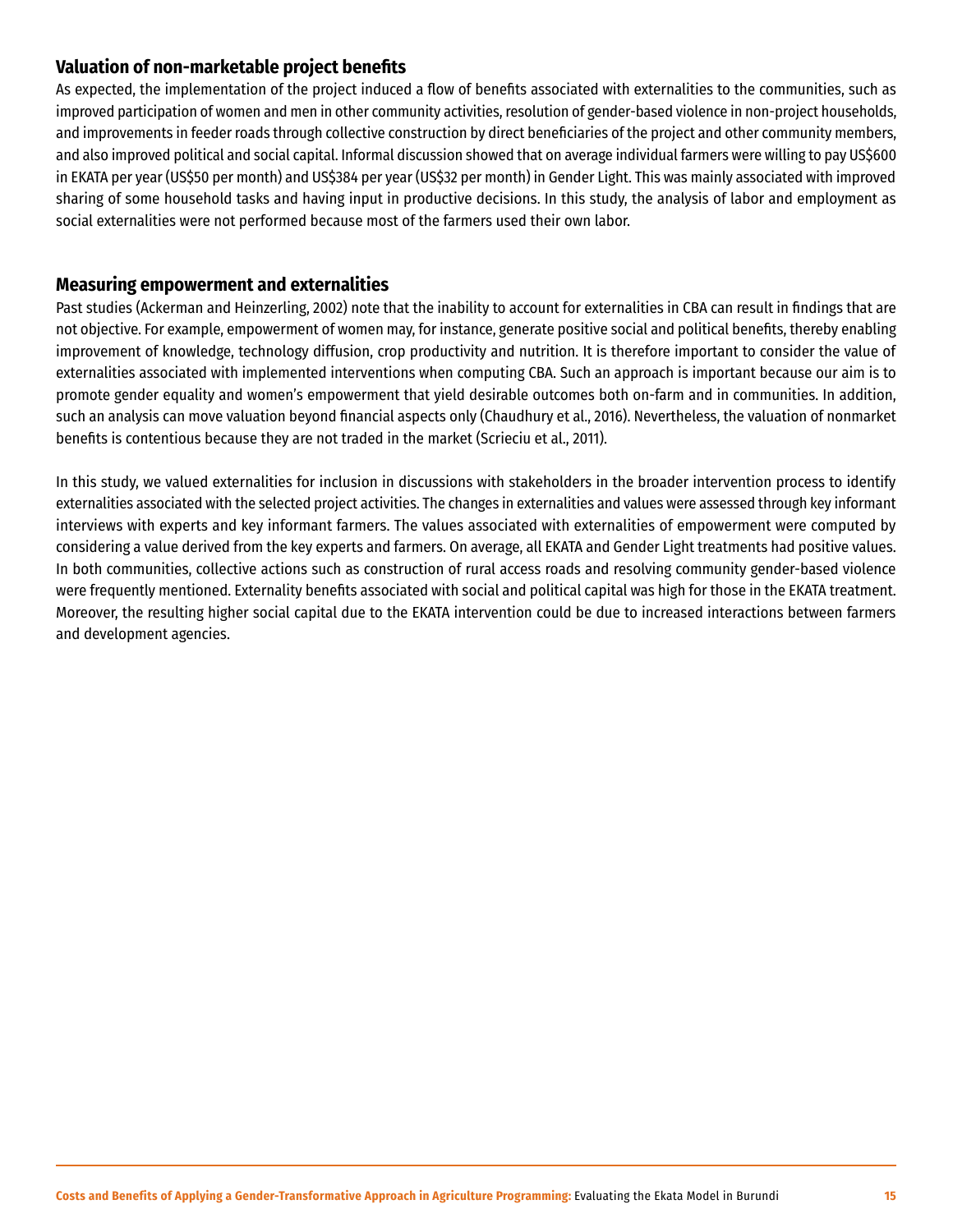## <span id="page-15-0"></span>**LIMITATIONS AND GAPS IN COST-BENEFIT ANALYSIS**

It is widely recognized that assisting research managers in making decisions about how to allocate resources among possible research projects is a complex exercise. Identification and measurement of benefits from a specific research project is also a complicated exercise. Literature on CBA notes a number of concerns related to methodological issues such as data quality, uncertainty, discount rate, valuation and equity (UNFCC, 2011). In this study, the uncertainty relating to data was addressed through triangulation of information from farmers, community leaders, extension staff and project implementers through focus group discussions and individual in-depth interviews. The question of what would have happened in the farming communities in the absence of the project was asked to farmers, although most farmers did not conceptualize it well and had little understanding. The farmers used the "without intervention" situation (as the baseline) when estimating the non-marketable costs and benefits associated with the project activities. However, during the analysis, comparisons were made between treatment and Control.

The choice of discount rate is another important gap. Due to the sensitivity associated with the choice of discount rates, we applied the average interest rate charged by commercial banks in Burundi over the project life as the discount rate, which was 15%. Prices over the period of analysis were assumed to be constant; this is a limitation that can be addressed with an in-depth study focused on market dynamics. The CBA results in this study were validated with project implementers as a step towards including CBA in the broader participatory process for making decisions based on the new evidence produced in this report.

Despite consensus on the utility of cost benefit estimates, it is rare to see cost data publicly available, whether in peer-reviewed research publications, project completion reports, or process evaluations (World Bank, 2019). The major challenge is the limited accessible guidance on cost capture. This includes collection of sufficiently detailed financial and programmatic data to use in costbenefit analysis. In order to get cost data that is sufficiently disaggregated and project-specific, it should be captured in real time – that is, throughout project implementation, not after the intervention is completed.

Incorporating less-tangible benefits into a CBA is very challenging because there are no straightforward indicators allowing these qualitative changes to be translated in quantitative terms, which is a requirement for inclusion in a CBA. Due to these factors, adoption of BCA has been hampered by the perception that it provides unreliable information. It is therefore important that analysts and decisionmakers are aware of the limitations of the process, to avoid unreasonable expectations which lead to disappointment. A limitation is that the data is never perfect. This limitation is not a case for discrediting BCA, but rather for using it properly.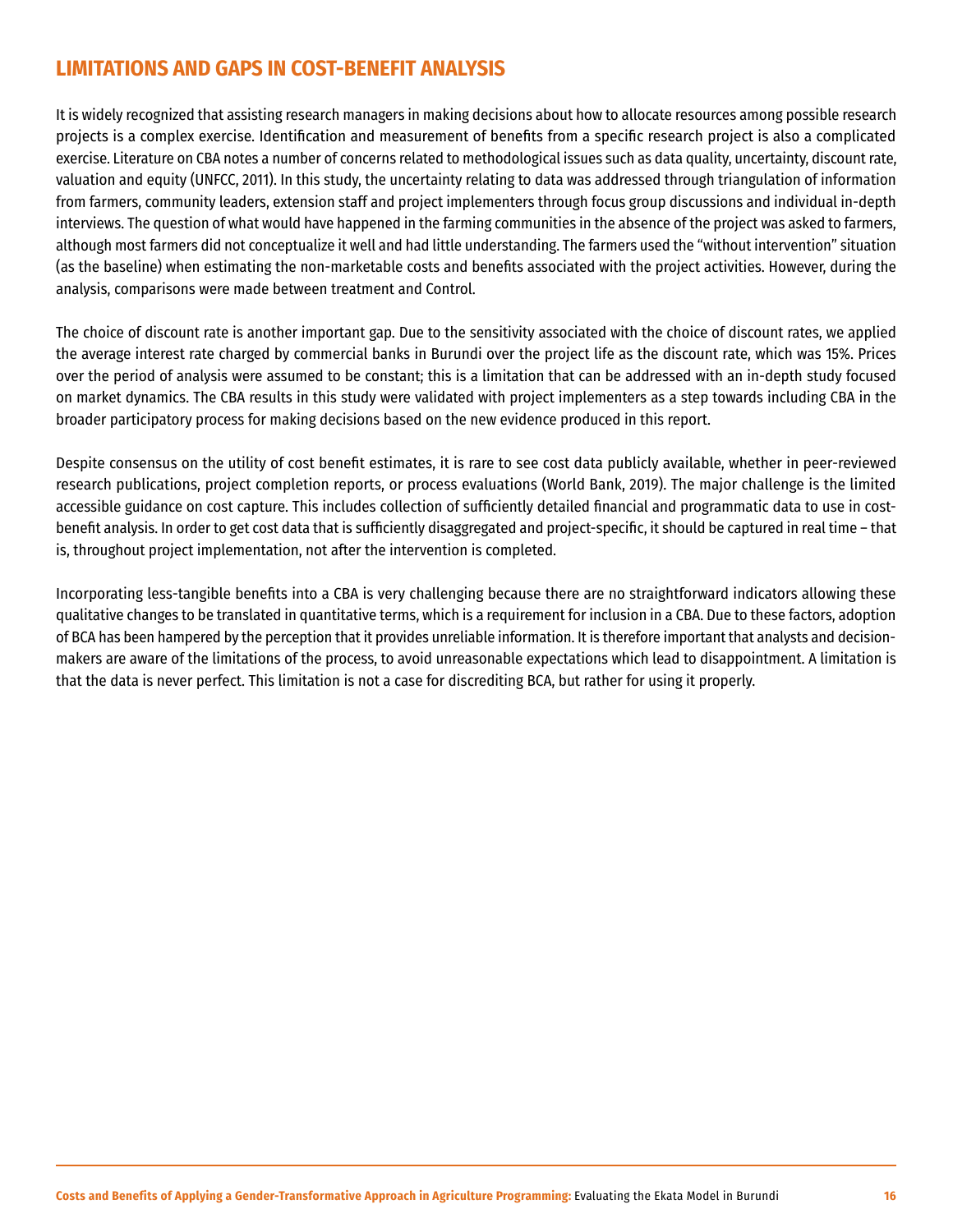## <span id="page-16-0"></span>**CONCLUSIONS AND RECOMMENDATIONS**

Evidence obtained from this analysis shows that there is a business case for scaling up EKATA based on the demonstrated benefits arising from its use. There are systematic differences in costs and benefits of applying EKATA versus conventional gender approaches. Although EKATA consumed the highest financial input of about US\$1,175,924, compared to US\$770,556 used on Control, it also generated more benefits. About 42% of the budget was applied on EKATA compared to 31% and 28% of the budget applied to Gender Light and Control, respectively. Similarly, EKATA had the highest average cost of US\$306 per participating beneficiary farmer compared to US\$263 per farmer in Control and US\$271 for Gender Light treatments.

The value of benefits (NPV) created by the project was highest in the EKATA treatment. The NPV of benefits for EKATA was US\$3,275,088, compared to US\$1,611,658 for Gender Light and US\$382,996 in the Control group. The EKATA NPV was about twice the value from Gender Light (and almost 8.5 times more than in Control). Benefit-cost ratio for EKATA was 5:1, which was the highest compared to 3:1 and 2:1 for Gender Light and Control, respectively. Evaluating return on investment shows that EKATA had the highest return of 410% compared to 270% in Gender Light and 30% in Control. Based on the three criteria (NPV, Benefit Cost ratio and ROI), EKATA emerged as the most profitable treatment.

The key externalities generated from the implementation of EKATA were improved participation of women and men in other community activities, resolution of gender-based violence in non-project households and improvements in feeder roads through collective construction by groups of project members, and also improved political and social capital. On average individual farmers were willing to pay US\$ 600 per year in EKATA (50 US\$ per month) and US\$384 per year (32 US\$ per month) in Gender Light to gain gender equality and empowerment from the project. There was some differences in WTP between men and women. Overall, men in both treatment arms were WTP relatively lower for empowerment compared to women, hence their relatively low valuation of empowerment. Women on average were WTP \$ 54 per month compared to \$ 48 per month for men. For Gender Light, women were willing to pay on average \$ 35 per month whilst men were willing to pay \$ 29. However, there need for methodological development to enable accurate empirical analysis of social benefits of a project such as empowerment.

From the findings of this study we recommend scaling out of EKATA model. However, adaptations should be made to reduce costs of implementation. The key lesson learnt is that dis-aggregated data for cost benefit analysis was not readily available. Future projects should develop Value for Money indicators at the start of intervention and continue to track them over the project period to make cost benefit analysis a simple process. Further research is required to quantify and monetize the non-marketable costs and benefits of the project outcomes through social cost benefit analysis.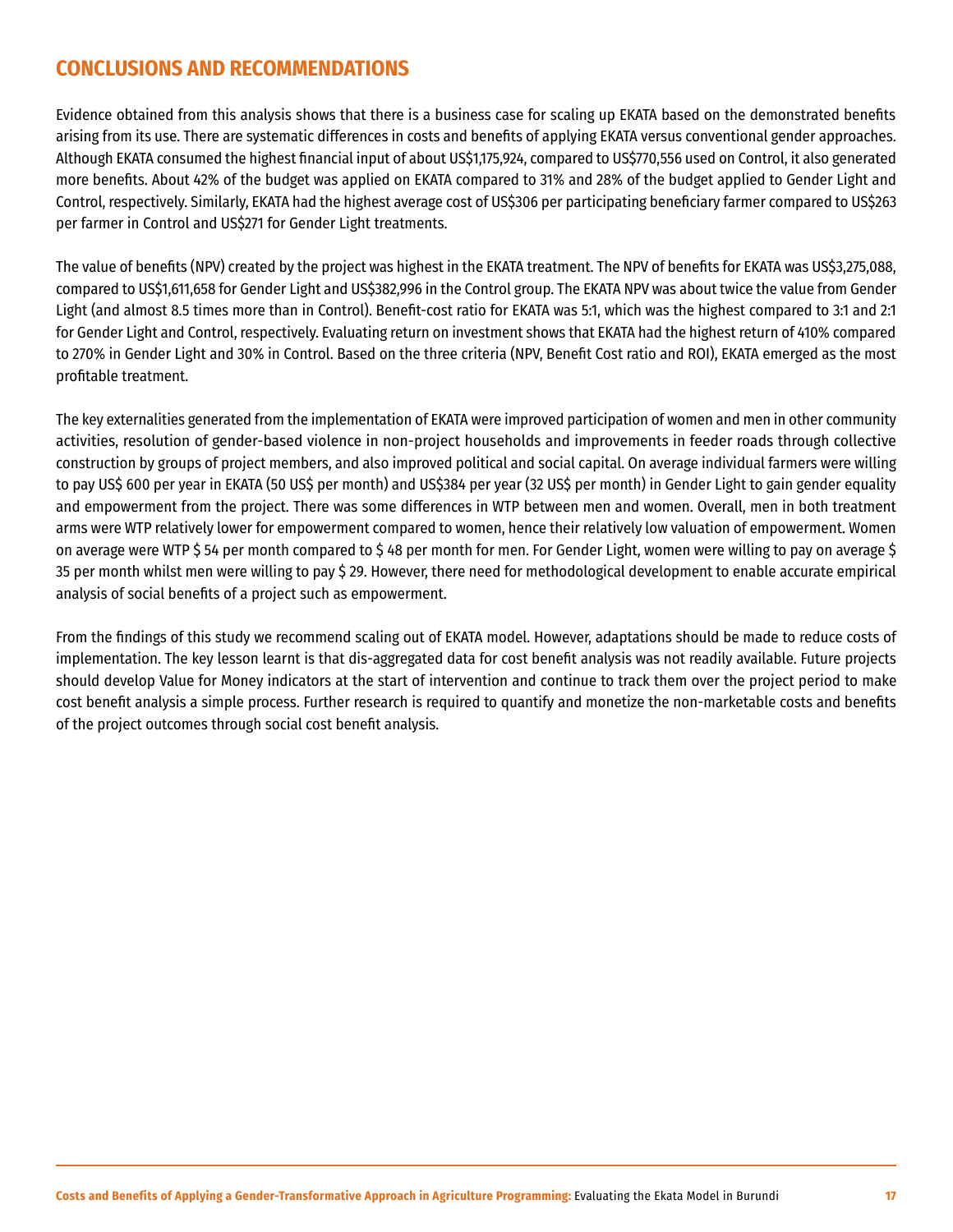## <span id="page-17-0"></span>**REFERENCES**

- Ackerman L. and Heinzerling L. (2002). Pricing the Priceless: Cost-Benefit Analysis of Environmental Protection. Univ. PA. Law Rev. 150:1553. doi:10.2307/3312947
- Birol E; Koundouri P; Kountouris Y. (2010). Assessing the economic viability of alternative water resources in water-scarce regions: Combining economic valuation, cost-benefit analysis and discounting. Ecol.Econ. 69:839–847. doi:10.1016/j.ecolecon.2009.10.008
- Bizoza A.R. and Graaff, J.de. (2012). Financial cost-benefit analysis of bench terraces in Rwanda. Land degradation & Development. 23: 103-115.
- Chaudhury AS; Helfgott A; Thornton TF; Sova C. (2016). Participatory adaptation planning and costing. Applications in agricultural adaptation in Western Kenya. Mitigation and Adaption. Strategies . Glob. Change.21:301–322. doi:10.1007/s11027-014-9600-5
- Dietz S; Hepburn C. (2013). Benefit-cost analysis of non-marginal climate and energy projects. *Energy Economics.*40:61–71. doi:10.1016/j. eneco.2013.05.023.
- European Union ( 2015). Guide to Cost-Benefit Analysis of Investment Projects*. Economic appraisal tool for Cohesion Policy 2014-2020.* European Union
- Gittinger, J.P. (1994). *Economic Analysis of Agricultural Projects*. Third. Economic Development Institute of the World Bank, Baltimore: John Hopkins University Press. ISBN 0-8018-2912-7. Boardman AE; Forbes D. 2011. A Benefit-Cost Analysis of Private and Semi-Private Hospital Rooms. *Journal of Benefit-Cost Analysis.* 2. doi:10.2202/2152-2812.1050
- Gates, M.F (2014). Putting women and girls at the center of development. Science. 345, 1273–1275.
- Hanley, N., MacMillan, D., Wright, R., Bullock, C., Simpson, I., Parisson, D. and Crabtree, B. (1998). Contingent valuation versus choice experiments: Estimating the benefits of environmentally sensitive areas in Scotland. *Journal of Agricultural Economics*, 49(1), 1-15.
- J-PAL (Abdul Latif Jameel Poverty Action Lab) (2012).J.[J-PAL's cost-effectiveness classifcation methodology \(http://www.povertyactionlab.](file:///Users/paullewis/Z_Luz_Design/CARE/_Ethiopia_Dec_2020/CBA%20Report/../../../../../atasew/AppData/Local/Microsoft/Windows/INetCache/Content.Outlook/Documents/DESKTOPOCTOBER2019/CARE PROJECT/BURUNDI DATA AND DOCS/BURUNDI DATASETS and Excel tables/CBA MATERIALS/J-PAL) [org/publication/cost-effectiveness\).](file:///Users/paullewis/Z_Luz_Design/CARE/_Ethiopia_Dec_2020/CBA%20Report/../../../../../atasew/AppData/Local/Microsoft/Windows/INetCache/Content.Outlook/Documents/DESKTOPOCTOBER2019/CARE PROJECT/BURUNDI DATA AND DOCS/BURUNDI DATASETS and Excel tables/CBA MATERIALS/J-PAL) Cited 30<sup>th</sup> May, 2020.
- Kuwornu, J. K.M. Oduro, E., Amegashie, D.P.K., Fening, Ken., Yangyouru, M., MacCarthy, D. S. Amoatey C. and Datta, A (2018). Cost-Benefit Analysis of Conventional and Integrated Crop Management for Vegetable Production, *International Journal of Vegetable Science,* 24:6, 597-611, DOI: 10.1080/19315260.2018.1457585
- Marshal, G.R. and Brennan, J.P (2001). Issues in benefit-cost analysis of agricultural research projects. *The Australian Journal of Agricultural Resource Economics* 45 (2): 195-213.
- Ng'ang'a SK; Notenbaert A; Mwungu CM; Mwongera C; Girvetz E. 2017. Cost and benefit analysis for climate-smart soil practices in Western Kenya. Working Paper. CIAT Publication No. 439. International Center for Tropical Agriculture (CIAT), Kampala, Uganda. 37 p. Available at: <http://hdl.handle.net/10568/82618>
- Park, M., Jit, M. and. Wu, J.T (2018). Cost-benefit analysis of vaccination: a comparative analysis of eight approaches for valuing changes to mortality and morbidity risks, *BMC Medicine* (2018) 16:139
- Pemsl, D.E. and Staver, C. (2014). Strategic Assessment of Banana Research Priorities. Lima (Peru). CGIAR Research Program on Roots, Tubers and Bananas (RTB). RTB Working Paper 2014-2. Available online at: www.rtb.cgiar.org
- Scrieciu S., Barker T. and Ackerman F. (2011). Pushing the boundaries of climate economics: critical issues to consider in climate policy analysis. Ecol. Econ. doi:10.1016/j.ecolecon.2011.10.016
- Tol RSJ (2012). A cost-benefit analysis of the EU 20/20/2020 package. Energy Policy 49:288–295. doi:10.1016/j.enpol.2012.06.01
- UNFCC (2011). Assessing the cost and benefits of adaptation options: an overview of approaches. In: The Nairobi Work Programme on Impacts, Vulnerability and Adaptation to Climate Change. p. 46.
- van Wee B; Börjesson M (2015). How to make CBA more suitable for evaluating cycling policies. Transp. Policy 44:117–124. doi:10.1016/j. tranpol.2015.07.005.
- World Bank (2019). Capturing cost data. [SIEFimpact@worldbank.org](mailto:SIEFimpact@worldbank.org) (Accessed 15 May, 2020).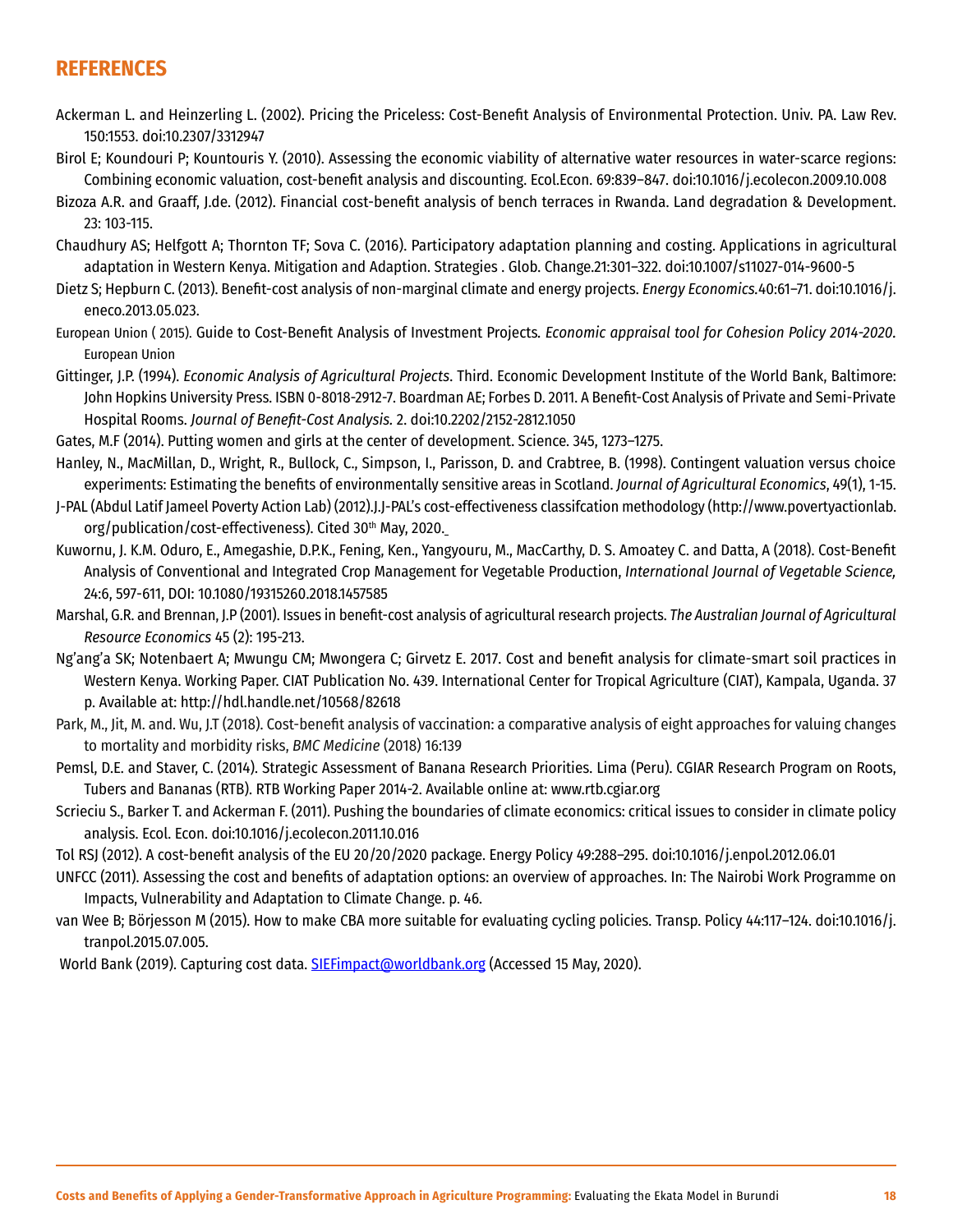## <span id="page-18-0"></span>**APPENDIX 1: Project cost structure and calculations of costs and benefits**

### **1.Control**

|                                                     | 1             | $\overline{2}$ | $\overline{\mathbf{3}}$ | 4              |               |
|-----------------------------------------------------|---------------|----------------|-------------------------|----------------|---------------|
|                                                     | 2016          | 2017           | 2018                    | 2019           | <b>Total</b>  |
| <b>Program administration and staff costs</b>       |               |                |                         |                |               |
| Personnel costs                                     | 37,877        | 42,823         | 49,825                  | 59,447         | 189,972       |
| Monitoring and evaluation                           | 2,090         | 2,090          | 2,090                   | 2,090          | 8,360         |
| Consultancies                                       |               | 10,929         | 28,232                  | 45,195         | 84,356        |
| <b>Travel</b>                                       | 9,417         | 8,462          | 7,853                   | 30,564         | 56,297        |
| Capital equipment                                   | 10,053        | 10,893         |                         |                | 20,946        |
| <b>Targeting costs</b>                              |               |                |                         |                |               |
| Sensitization and targeting                         | 6,800         |                |                         |                | 6,800         |
| <b>Staff training</b>                               | 34,993        | 54,993         | 14,993                  | 34,993         | 139,972       |
| <b>Participant training</b>                         |               |                |                         |                |               |
| <b>Training of farmers</b>                          | 11,621        | 8,715          | 5,810                   | 2,905          | 29,051        |
| <b>Implementation and program material costs</b>    |               |                |                         |                |               |
| Cost of materials distribute and distribution costs | 2,085         | 4,170          |                         | 2,085          | 8,340         |
| Support to farmer groups (SUBAWARD)                 | 69,886        | 63,307         | 42,050                  | 42,719         | 217,963       |
| <b>Beneficiary costs</b>                            |               |                |                         |                |               |
| Beneficiary contribution of labor and time          | 2,500         | 2,000          | 2,000                   | 2,000          | 8,500         |
| <b>Total (USD)</b>                                  | 187,322       | 208,383        | 152,853                 | 221,998        | 770,556       |
| Present value of costs                              | 162,888       | 157,567        | 100,504                 | 126,928        | 547,887       |
|                                                     |               |                |                         |                |               |
| <b>BENEFITS</b>                                     |               |                |                         |                |               |
| 1.YIELD (kg/acre)                                   |               | 2,269          | 2,269                   | 2,269          | 6,807         |
| 2. PRICE per kg of rice                             |               | 1,210          | 1,210                   | 1,210          | 3,630         |
| 3. Revenue/acre (1*2)                               |               | 2,745,490      | 2,745,490               | 2,745,490      | 8,236,470     |
| 4. Total area under rice (ACRE)                     |               | 341.55         | 341.55                  | 341.55         | 1,025         |
| 5. #beneficiaries                                   |               | 2,925          | 2,925                   | 2,925          | 2,925         |
| 7. #beneficiaries who adopted varieties 51.9 %      |               | 1,518          | 1,518                   | 1,518          | 1,518         |
| 6. Revenue/beneficiary (4*5)                        |               |                |                         |                | 1,853,206     |
| 8. TOTAL Monetary REVENUE (3*4*7)                   |               | 937,722,109.50 | 937,722,109.50          | 937,722,109.50 | 2,813,305,319 |
| 9 OTHER BENEFIT (Empowerment)                       |               |                |                         |                |               |
| 10. Value of benefits (USD): 1 BIF=0.0005 USD);     |               | 468,861        | 468,861                 | 468,861        | 1,406,653     |
| 11. Present value of benefits                       |               | 354,526.32     | 308,283.75              | 268,072.83     | 930,882.90    |
| 12: Net present value:                              | (162, 888.43) | 196,959.13     | 207,780.11              | 141,144.85     | 382,995.65    |
| 13: Benefit cost ratio:                             |               |                |                         |                | 1.70          |

#### **Notes:**

1. Mean WTP for empowerment was US\$600 per person per year in EKATA and US\$384 per person per year for Gender Light; and none was estimated for Control.

2. Agricultural benefits started in the second year and only empowerment benefits were reported in the first year.

3. For the first year of the project, the empowerment was only obtained in last 6 months of the year.

4. Yield was assumed to be constant from year 2 to year 4.

5. Discount rate is the mean interest rate of 15% as per the Bank of Burundi during the study period.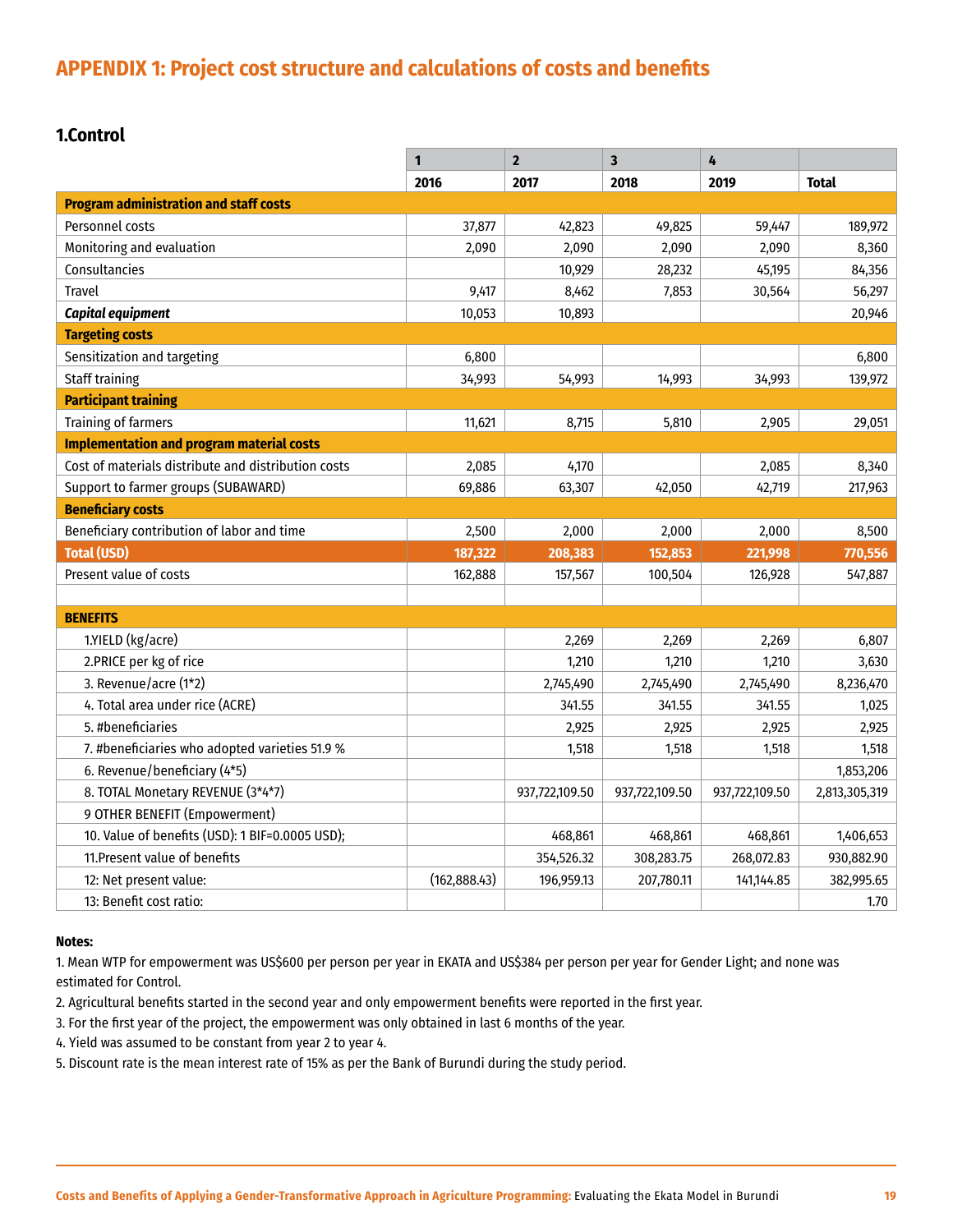## **2. Gender Light**

|                                                     | 1           | $\overline{2}$ | $\overline{\mathbf{3}}$ | 4              |                  |
|-----------------------------------------------------|-------------|----------------|-------------------------|----------------|------------------|
|                                                     | 2016        | 2017           | 2018                    | 2019           | <b>SUB-TOTAL</b> |
| <b>Program administration and staff costs</b>       |             |                |                         |                |                  |
| Personnel costs                                     | 32,085      | 57,582         | 55,361                  | 66,052         | 211,080          |
| Monitoring and evaluation                           | 3,001       | 3,001          | 3,001                   | 3,001          | 12,003           |
| Consultancies                                       |             | 12,143         | 31,369                  | 50,217         | 93,729           |
| <b>Travel</b>                                       | 9,417       | 8,462          | 7,853                   | 30,564         | 56,297           |
| Capital equipment                                   | 10,053      | 10,893         |                         |                |                  |
| <b>Targeting costs</b>                              |             |                |                         |                |                  |
| Sensitization and targeting                         | 7,145       |                |                         |                | 14,290           |
| <b>Staff training</b>                               | 38,881      | 38,881         | 38,881                  | 38,881         | 155,524          |
|                                                     |             |                |                         |                |                  |
| <b>Participant Training</b>                         |             |                |                         |                |                  |
| <b>Training of farmers</b>                          | 9,068       | 12,068         | 6,068                   | 9,068          |                  |
| <b>Implementation and program material costs</b>    |             |                |                         |                |                  |
| Cost of materials distribute and distribution costs | 2,085       | 2,085          | 2,085                   | 2,085          | 8,340            |
| Support to farmer groups (SUBAWARD)                 | 44,318      | 103,675        | 46,723                  | 47,465         | 197,863          |
| <b>Beneficiary costs</b>                            |             |                |                         |                |                  |
| Beneficiary contribution of labor and time          | 2,850       | 2,100          | 2,100                   | 2,100          | 9,150            |
| <b>TOTAL COSTS (USD)</b>                            | 158,903     | 250,889        | 193,440                 | 249,433        | 852,664          |
| Present value of costs                              | 138,176.38  | 189,707.82     | 127,189.84              | 142,613.85     | 597,687.89       |
|                                                     |             |                |                         |                |                  |
| <b>BENEFITS</b>                                     |             |                |                         |                |                  |
| 1.YIELD (kg/acre)                                   | 1,880       | 1,880          | 1,880                   | 1,880          |                  |
| 2.PRICE per kg of rice                              |             | 1,210          | 1,210                   | 1,210          | 1,210.00         |
| 3. Revenue/acre (1*2)                               |             | 2,274,800      | 2,274,800               | 2,274,800      |                  |
| 4. Total area under rice (ACRE)                     | 361.90      | 361.90         | 361.90                  | 361.90         | 341.55           |
| 5. #beneficiaries                                   | 2,925       | 2,925          | 2,925                   |                | 2,925            |
| 7. #beneficiaries who adopted varieties (50.5 %)    | 1,477       | 1,477          | 1,518                   | 1,518          |                  |
| 6. Revenue/beneficiary (4*5)                        |             |                |                         |                |                  |
| 8. TOTAL Monetary REVENUE (3*4*7)                   |             | 823,240,167.75 | 823,250,120.00          | 823,250,120.00 |                  |
| 9. OTHER BENEFITS (Empowerment)                     | 567,216,000 | 1,134,432,000  | 1,165,881,600           | 1,165,881,600  |                  |
| TOTAL BENEFITS (Burundi Franc (BIF))                | 567,216,000 | 1,957,672,168  | 1,989,131,720           | 1,989,131,720  |                  |
| TOTAL BENEFITS (USD): 1 BIF=0.0005 USD)             | 283,608.00  | 978,836.08     | 994,565.86              | 994,565.86     | 3,251,575.80     |
| Present value of benefits (USD)                     | 246,615.65  | 740,140.71     | 653,943.20              | 568,646.26     | 2,209,345.81     |
| NET Present Value (NPV) (USD)                       | 108,439.28  | 550,432.88     | 526,753.36              | 426,032.41     | 1,611,657.93     |
| Benefit cost ratio:                                 |             |                |                         |                | 2.59             |